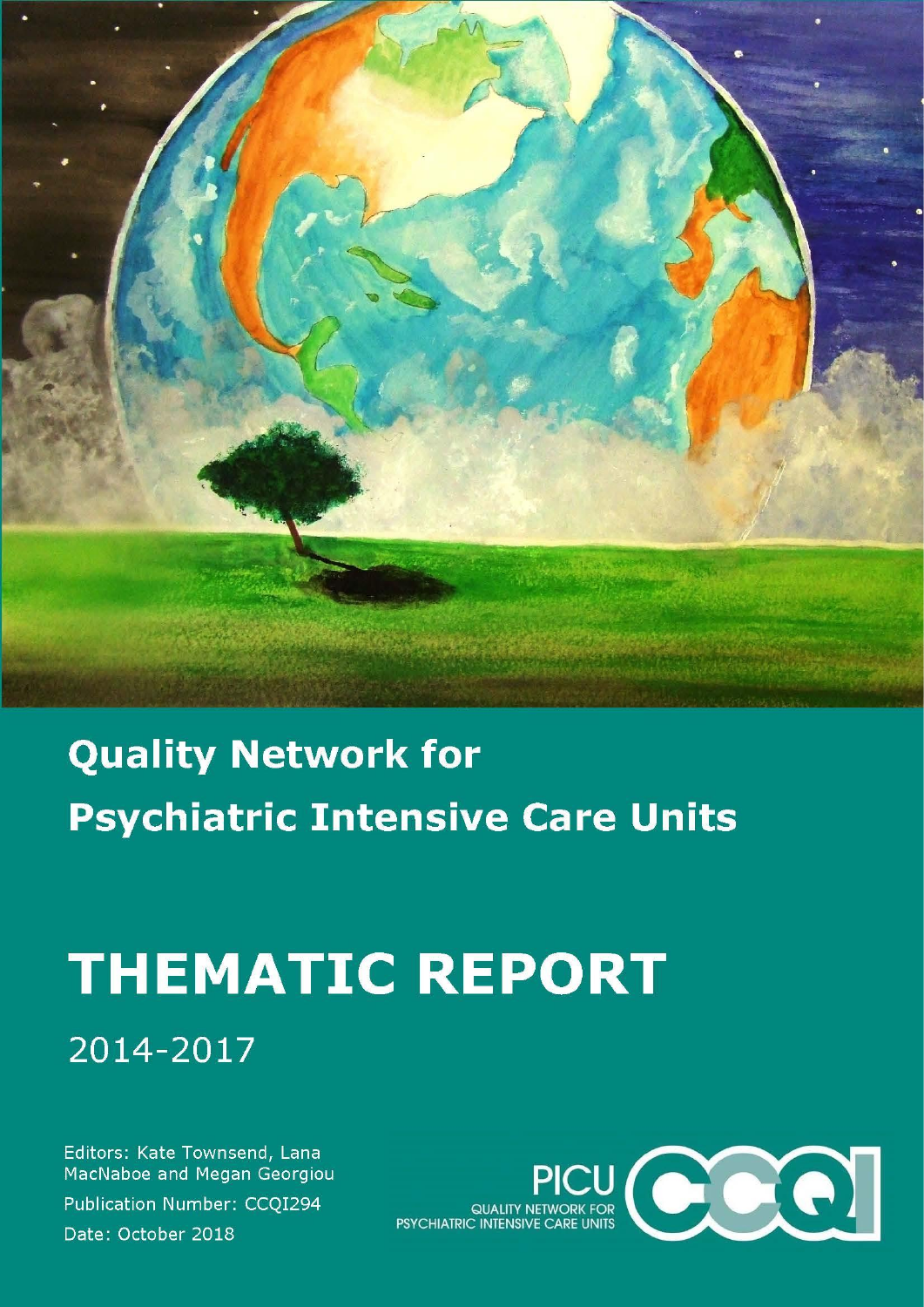This publication is available at: [www.rcpsych.ac.uk/picu](http://www.rcpsych.ac.uk/picu)

Any enquiries relating to this publication should be sent to us at: [picu@rcpsych.ac.uk](mailto:picu@rcpsych.ac.uk)

Artwork displayed on the front cover of this report:

*Untitled*, The Spinney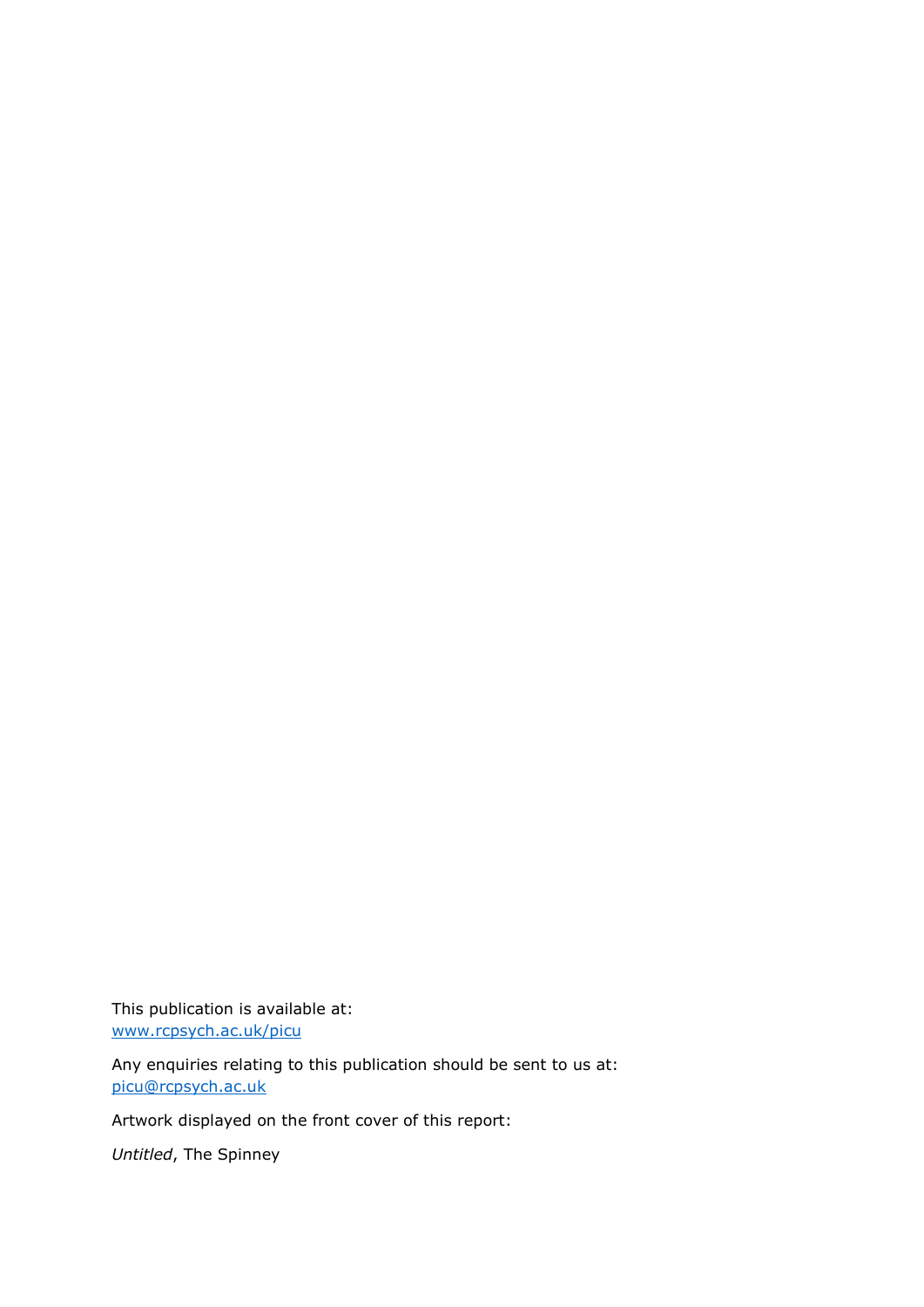### <span id="page-2-0"></span>Contents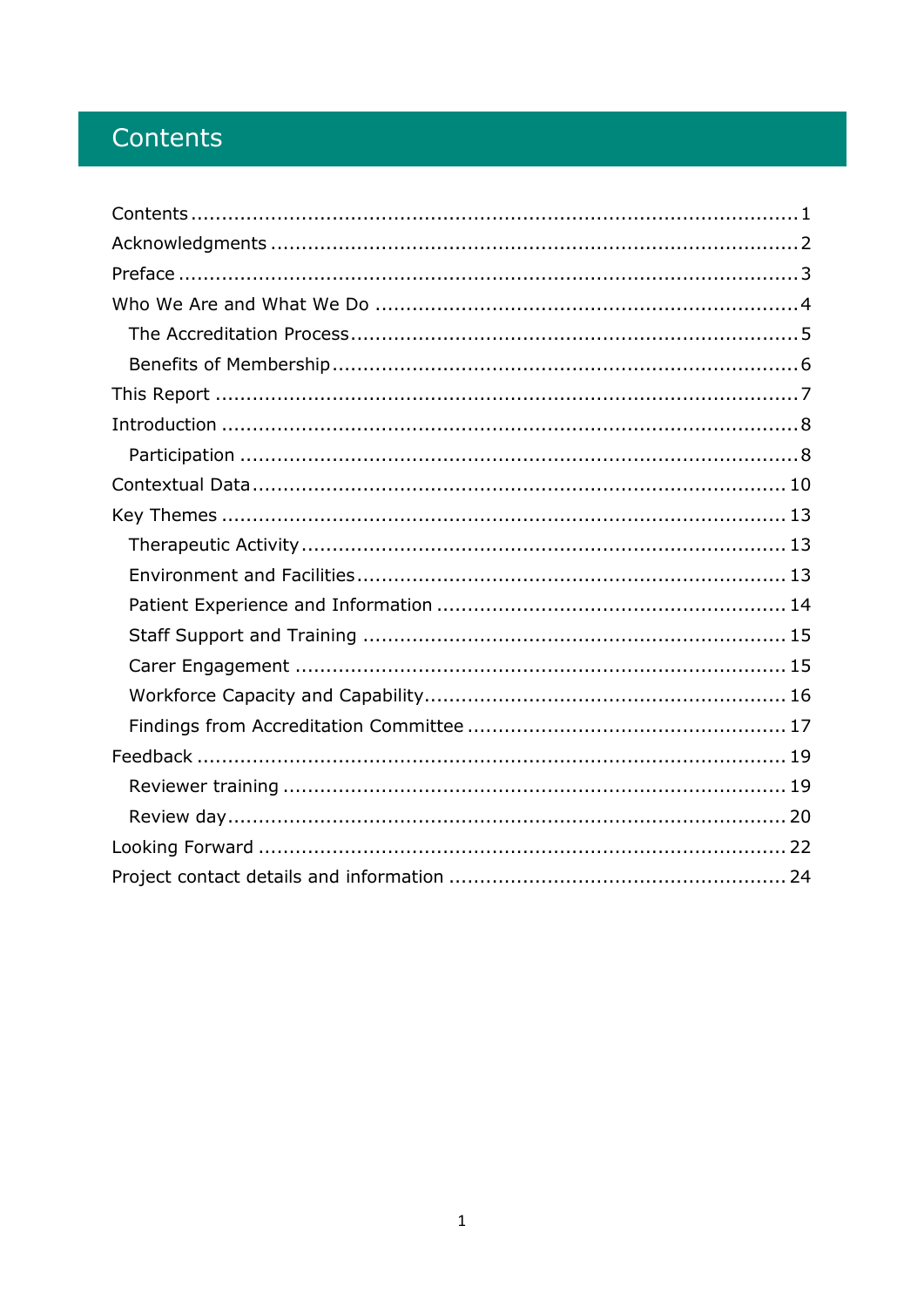### <span id="page-3-0"></span>Acknowledgments

The Network gratefully acknowledges:

- The advisory group for the Quality Network for Psychiatric Intensive Care Units.
- The advisory group members that supported the AIMS PICU project during the period 2014-2017.
- The staff in member services who organised and hosted a peer-review visit.
- Those individuals who attended visits as part of a peer-review team.
- The patients that participated in the review process.
- Everyone who has taken the time to feedback after peer-review visits and peerreviewer training.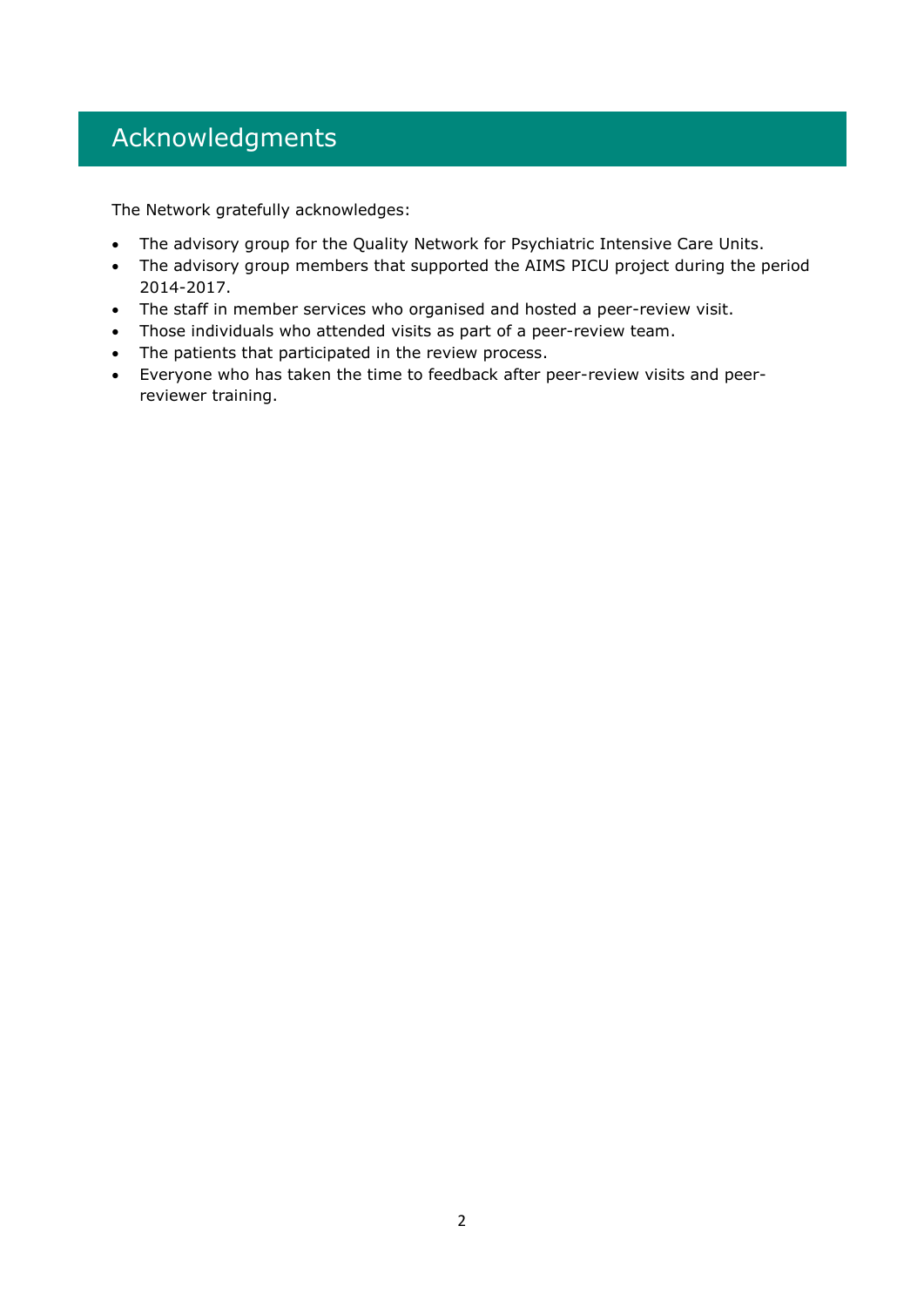### <span id="page-4-0"></span>Preface

This is the first aggregated report published by the Quality Network for Psychiatric Intensive Care Units.

This document describes the nature and purpose of the QNPICU project and summarises the findings from 28 review visits, conducted between November 2014 and October 2017. The services were reviewed against the AIMS PICU Standards for Psychiatric Intensive Care Units – 3rd Edition (2014).

The report identifies themes in good practice, with attention to the challenges of achieving excellence in these areas. People who were offered therapeutic activities and psychologically informed care report a more positive experience of their time in services. There is a move towards less restrictive environments and facilities, with an emphasis on access to outside space and therapeutically designed settings. Co-production is becoming more embedded in the design and delivery of PICU services. Carers report they feel more encouraged and supported when communication with the ward team is prioritised. Workforce development, which incorporates a multidisciplinary approach, provided by well trained and compassionately supported staff is essential to maintain the quality of care required at times of acute distress. The top five unmet standards are highlighted, along with feedback from the people and services who have engaged with the full peer-review process. This feedback has already led to improvements in the QNPICU project, such as having a member of the project team present for all peerreview visits.

The project encourages all stakeholders in PICU services to share good practice and to become involved in the quality improvement process. There is a growing recognition that stakeholders extend beyond those currently accessing or working in intensive care units. Mental health and recovery encompasses the whole population, as should quality improvement and service development. With this in mind, the report is aimed at a broad readership with a wide distribution remit, to promote discussion, debate and engagement in the ongoing development of mental health intensive care services.

**Dr Amanda Wild Consultant Clinical Psychologist and Approved Clinician, PICU Consultant Chair, QNPICU Advisory Group Vice Chair, North England Approvals Panel, Yorkshire and Humberside**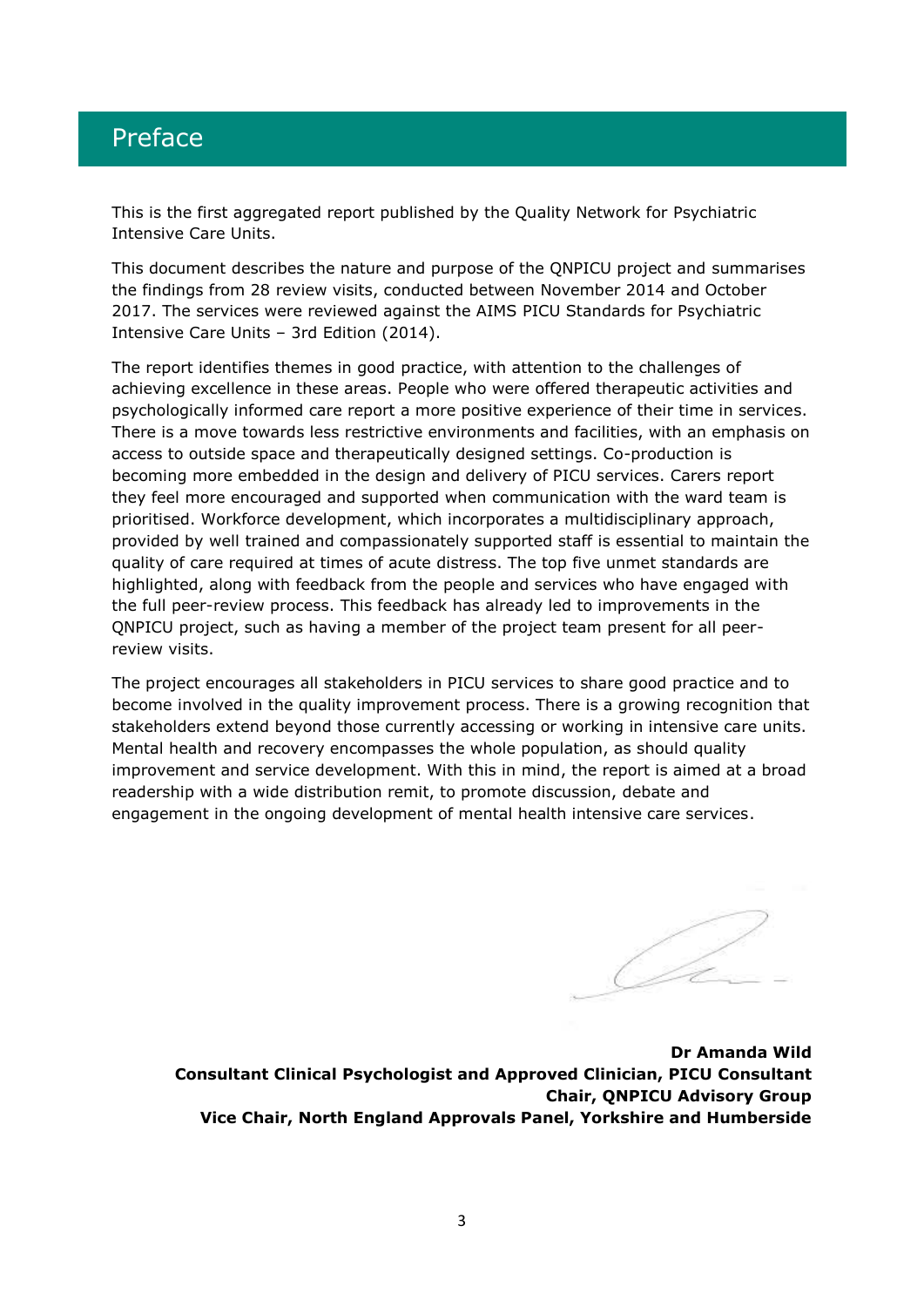### <span id="page-5-0"></span>Who We Are and What We Do

The Quality Network for Psychiatric Intensive Care Units (QNPICU), previously known as AIMS PICU, was established in 2009 to enhance and support psychiatric intensive care units (PICUs) in quality improvement initiatives and ventures. The project is one of around 27 quality networks, accreditation and audit projects organised by the Royal College of Psychiatrists Centre for Quality Improvement (CCQI).

The AIMS PICU project was relaunched in autumn 2017 as the Quality Network for Psychiatric Intensive Care Units (QNPICU). This was part of a departmental harmonisation process to ensure the benefits available to member services are meaningful, supportive, useful and consistent across all CCQI projects within the department.

A new set of standards were published, and the tools used for the accreditation process have been revised. Through our new set of standards published in October 2017, we hope to have created an even more supportive process of reflection and sharing good practice. Our standards now enable a more meaningful and productive account for how a service is delivering care, whilst enabling the peer-review visits to be more focused around quality improvement and excellent care provided in psychiatric intensive care units. We introduced a new accreditation committee and advisory group and can offer additional benefits such as newsletters, events and aggregated reports. This has been a developmental year for the project and we will continue to improve our functions as a quality improvement Network and aim to support more services.

### **What we do**

Member services are reviewed against specialist standards for PICUs (RCPsych, 2017). Core standards for inpatient mental health services (RCPsych, 2015) appear alongside the specialist standards.

Our purpose is to support and engage individuals and services in a process of quality improvement as part of an accreditation process. This process provides recognition to services who meet a set threshold of standards and who are deemed to be operating at a level that achieves accreditation. We promote the sharing and learning of best practice through peer-led accreditation visits and help services to action plan against areas of future improvement.

Membership with the Network is voluntary, and services pay an annual fee to become a member. Involvement in the Network is open to all PICUs across the UK and is strongly encouraged as a support mechanism for positive change and improvement.

The Network is governed by a group of key stakeholders, professionals and service users to progress the programme of work. These individuals will represent key interests and areas of expertise in the field of mental health, as well as individuals who have experience of using these services or caring for people in services. Similarly, an accreditation committee is in place to make key accreditation decisions and uphold the rigour of the process.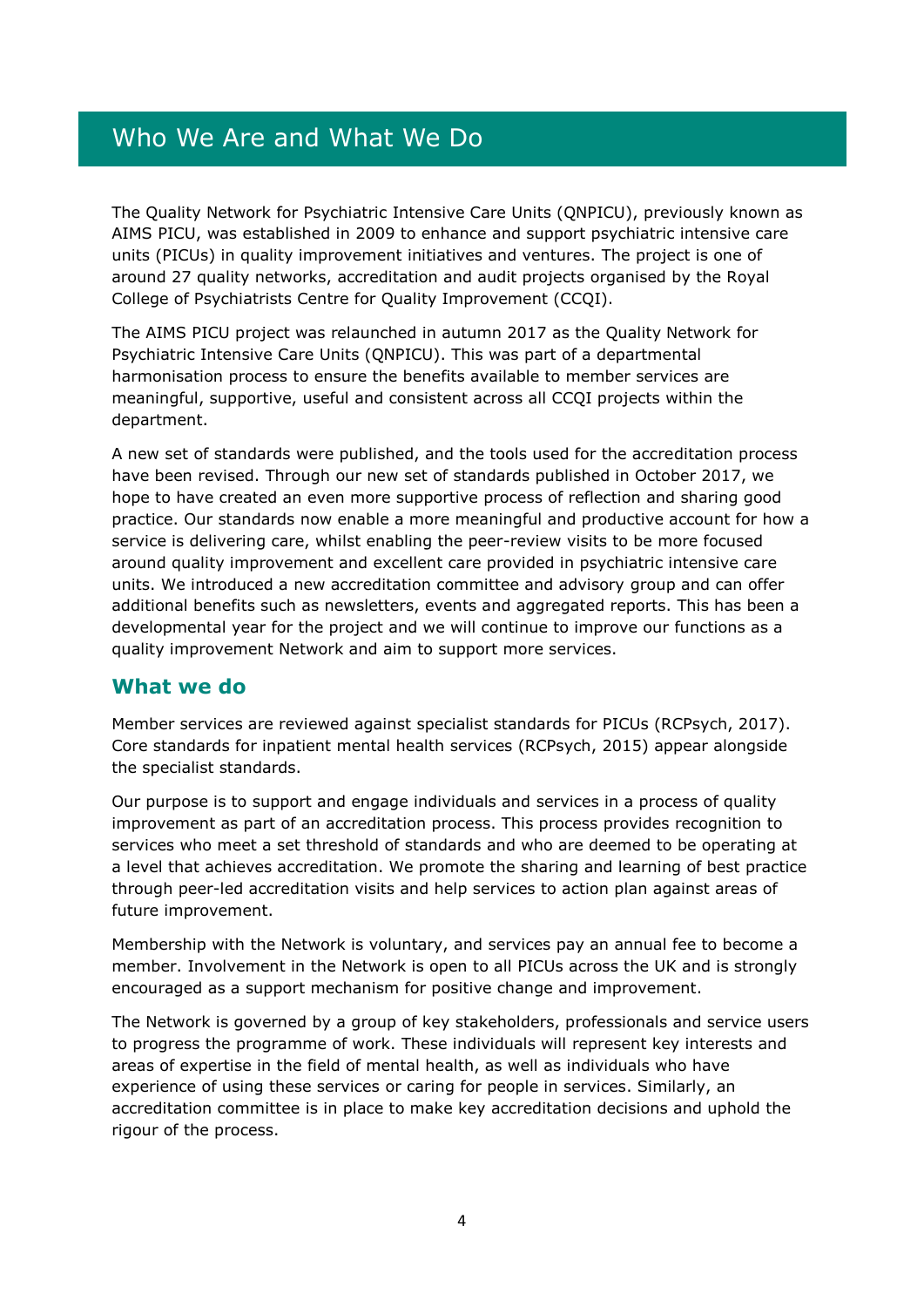### <span id="page-6-0"></span>**The Accreditation Process**



Using nationally agreed standards, each service engages in a three-year accreditation process. The first step is to reflect on practices during a period of self-review, providing evidence against each of the standards. As part of this stage, each service is expected to distribute surveys to their staff, patients and carers in order to gain feedback about the quality of their service. This is followed by a peer-review visit whereby colleagues from other similar services review their practices using the evidence provided.

The information collected during the self-review and peer-review stages are collated into a draft report. This reports on the service's compliance with each standard and calculations are made to determine whether the service meets the thresholds for accreditation.

The following information describes the 'types' of standards and the thresholds that must be met in order to receive accreditation status:

**Type 1:** Essential standards. Failure to meet these would result in a significant threat to patient safety, rights or dignity and/or would breach the law. These standards also include the fundamentals of care, including the provision of evidence based care and treatment.

**Type 2:** Expected standards that most services should meet.

**Type 3:** Desirable standards that high performing services should meet. (Type 3 standards have now been combined with type 2 standards in the new QNPICU process).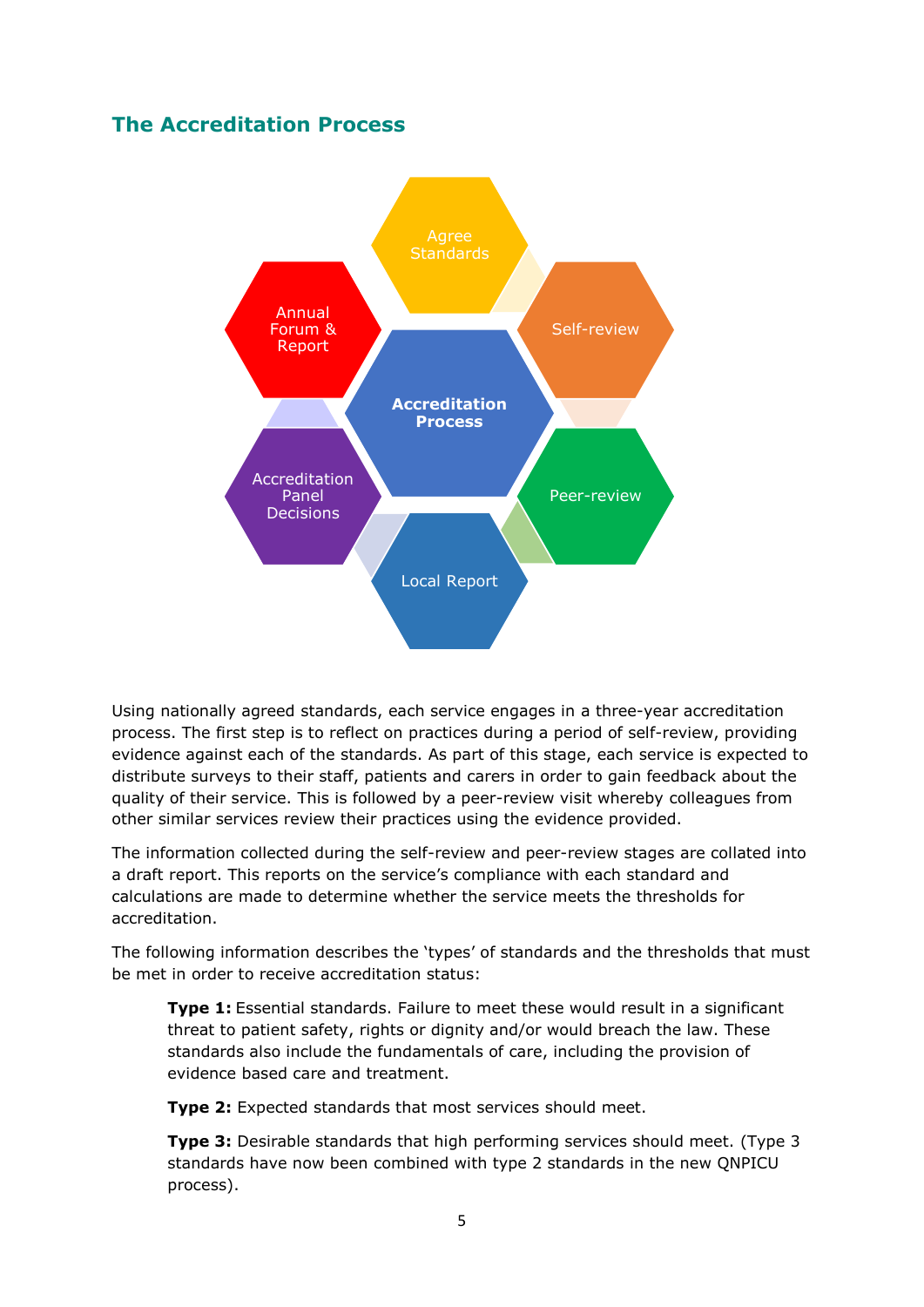Members services must meet **100% of Type 1 standards** and **80% of Type 2 standards,** (and previously 60% of type 3) to achieve accreditation. Services can be deferred for up to 12 months if they do not initially meet these thresholds.

### <span id="page-7-0"></span>**Benefits of Membership**

- Involvement in the development of nationally agreed standards;
- The opportunity to visit other services to learn and share good practice;
- The recognition and achievement of receiving accreditation status;
- A detailed service report and a national aggregated report;
- The ability to benchmark your practices with other similar services;
- Free attendance at Network events, workshops and training to enable learning and information sharing;
- Access to a dedicated annual forum;
- Opportunities to present at events and workshops;
- Access to a dedicated email discussion group for those working in psychiatric intensive care units;
- A regular newsletter and the opportunity to contribute articles and other content;
- Valuable networking opportunities.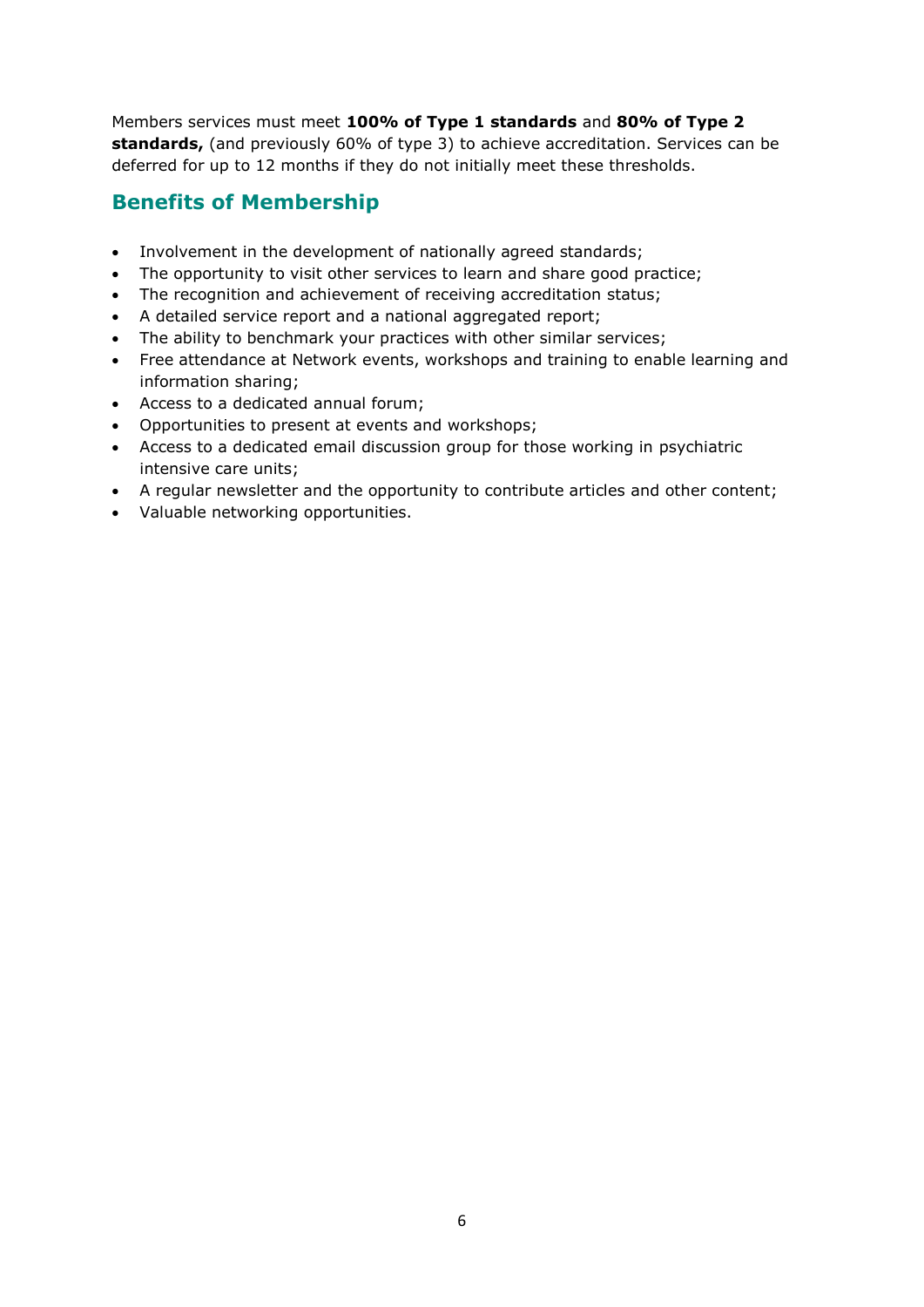### <span id="page-8-0"></span>This Report

This is the first aggregated report published by the Quality Network for Psychiatric Intensive Care Units, and uses the data collected from services who completed their peer-review against the AIMS PICU Standards for Psychiatric Intensive Care Units -  $3<sup>rd</sup>$ Edition (2014). This document summarises the findings from 28 review visits that were conducted between November 2014 and October 2017. It will outline and identify best practice as well as the key areas of challenge experienced by participating services.

All member services are reviewed against published standards for psychiatric intensive care units covering five different domains:

- General standards
- Timely and purposeful admission
- Safety
- Environment and facilities
- Therapies and activities

Our key findings, and this report is structured by the following domains:

- Introduction
- Contextual information
- Key findings:
	- Therapies and activities
	- Environment and facilities
	- Patient experience and information
	- Staff support and training
	- Carer engagement
	- Workforce capacity and capability
- Feedback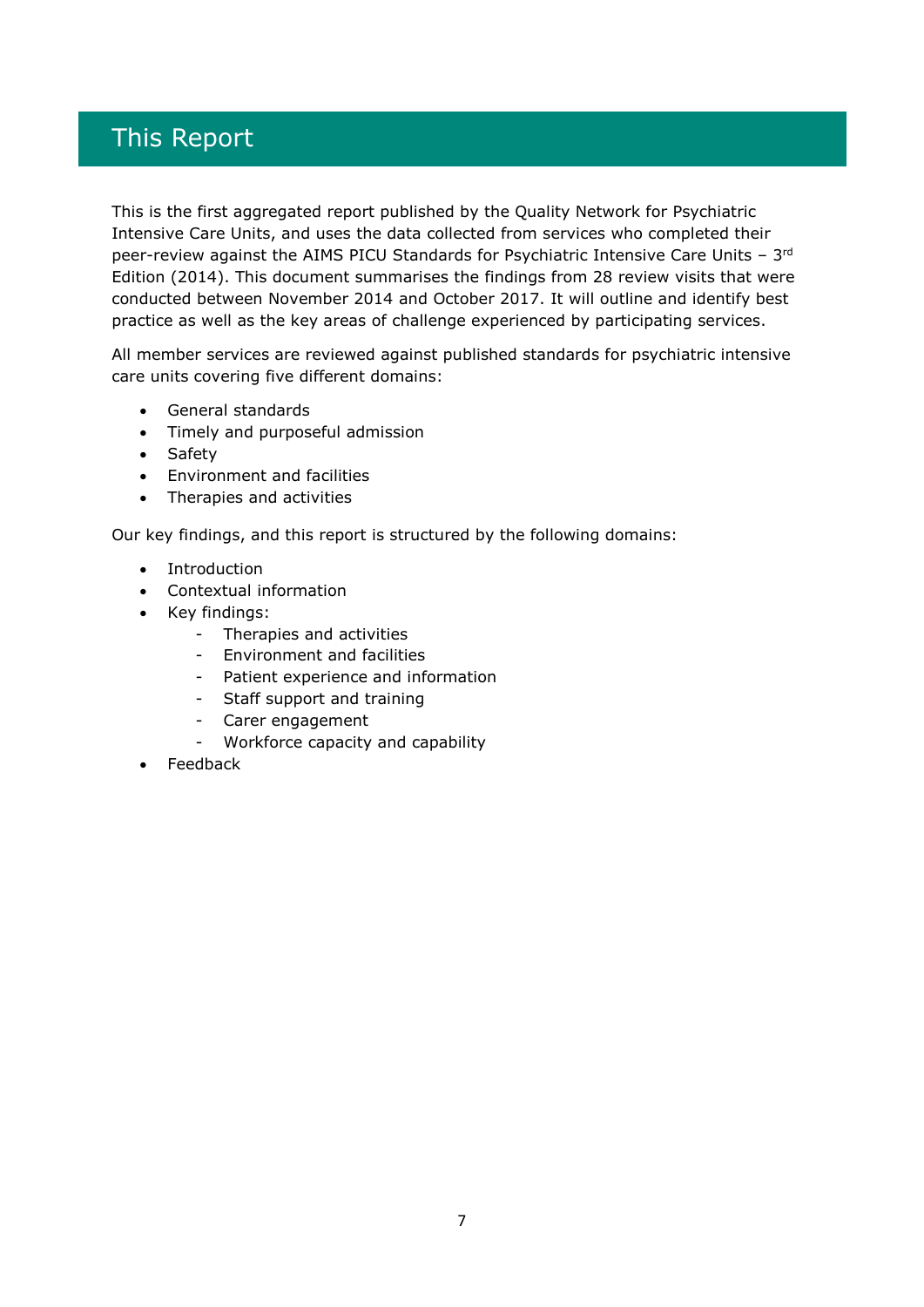### <span id="page-9-0"></span>Introduction

### **Membership and accreditation**

Since the AIMS PICU Standards were published in 2014, there have been 28 accreditation visits (for 27 different services) across the UK between November 2014 and October 2017, with services working against these standards. Each accreditation visit is conducted by a collective group of peers with PICU or reviewer experience. Service user and carer representatives also attended visits.

Although previously a member of the project team attended some of the review visits, moving forward there will be a project representative attending every visit for consistency and guidance. This has been in place since November 2017.



Out of the 27 services reviewed during this time, 22 services were accredited. Accreditations were awarded to these services between June 2015 and February 2018.

### <span id="page-9-1"></span>**Participation**

As part of the self-review process services were asked to distribute questionnaires to carers, patients and staff. In total, there were 114 carer responses, 326 patient responses, and 742 staff responses across 27 wards. This number increases when accounting for interim responses to 188 carer, 548 patient and 1372 staff responses.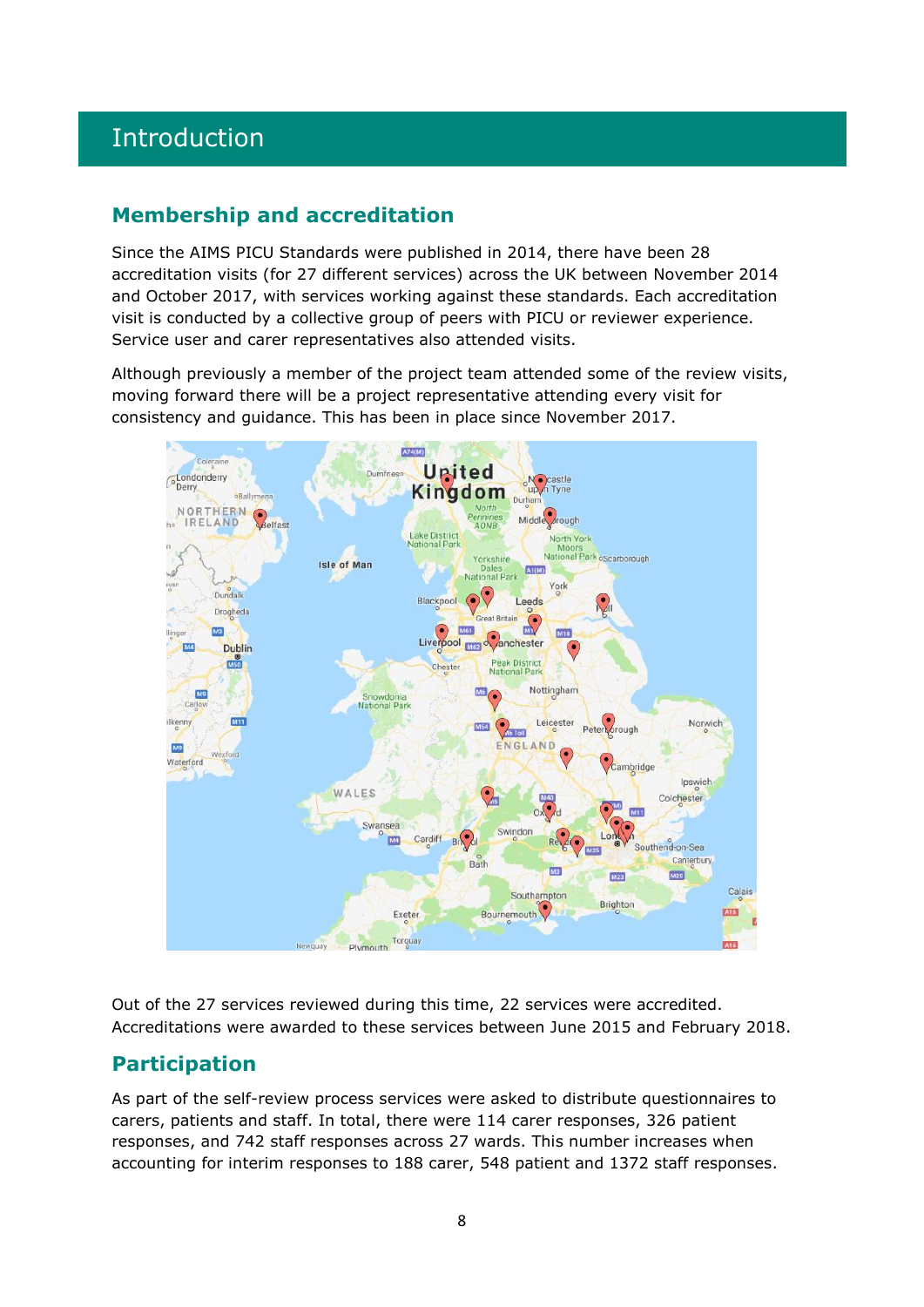Ward managers were also asked to complete several other questionnaires to give an accurate self-review covering different categories of standards.

The number of responses received were as follows:

- 42 checklist questionnaire responses
- 43 environment questionnaire responses
- 537 health record audit questionnaire responses
- 40 ward manager questionnaire responses.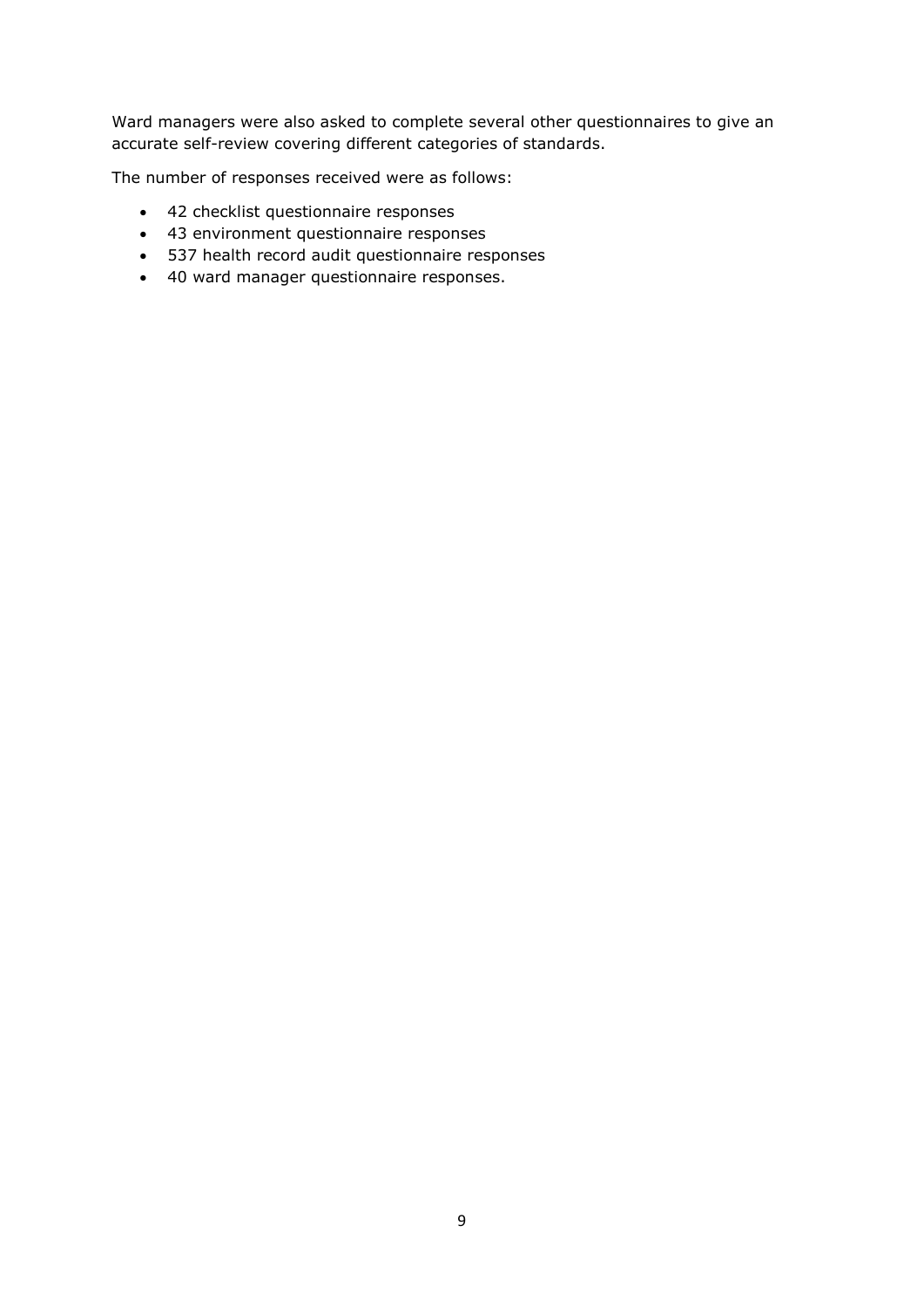### <span id="page-11-0"></span>Contextual Data

This section provides an overview of the contextual information gathered from the 27 services reviewed against the AIMS PICU standards. We collect this information to help gain an overview of the ward size, staffing numbers and occupancy. As staffing levels are usually higher on a PICU, this helps get an understanding of the ward.



*Figure 1: Average length of stay for beds across 27 wards*

This data indicates a wide range for length of stay. The highest number is due to one ward having a long-term segregation unit (average length of stay 608 days). Without this, this average would be 39.29 days.



*Figure 2: Bed occupancy levels*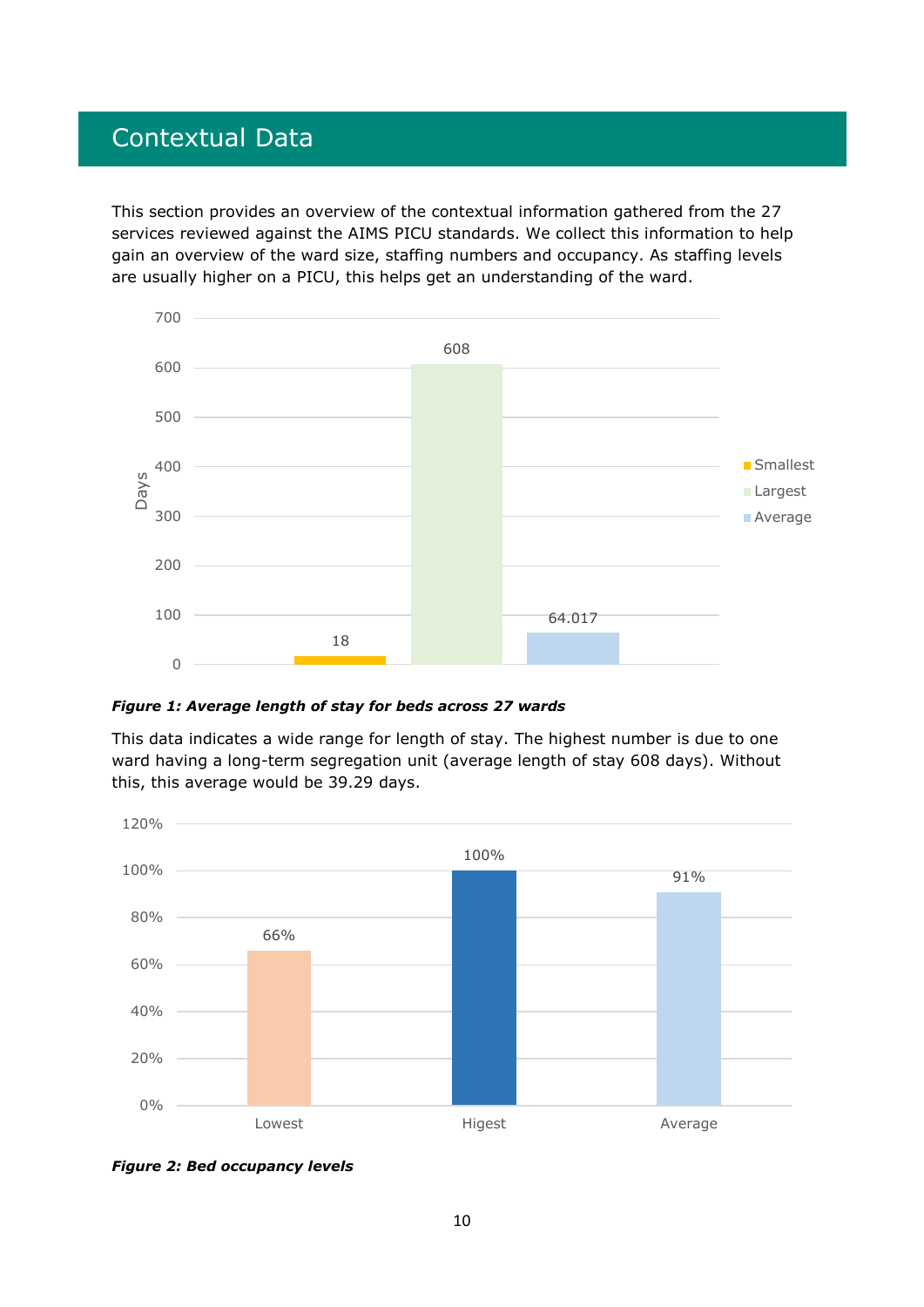This data shows that bed occupancy levels are relatively high, with the average being 91%. Although the lowest number is 66%, the majority of services have a 90-100% occupancy level.



Unqualified





#### *Figures 3 and 4: Minimum staffing levels for qualified and unqualified staff per shift*

The data shows that there is a consistently higher average for minimum unqualified staff required on all shifts. The range of minimum staff for both qualified or unqualified is between 1-6 people. This will usually depend on the number of patients, and the security level of the ward.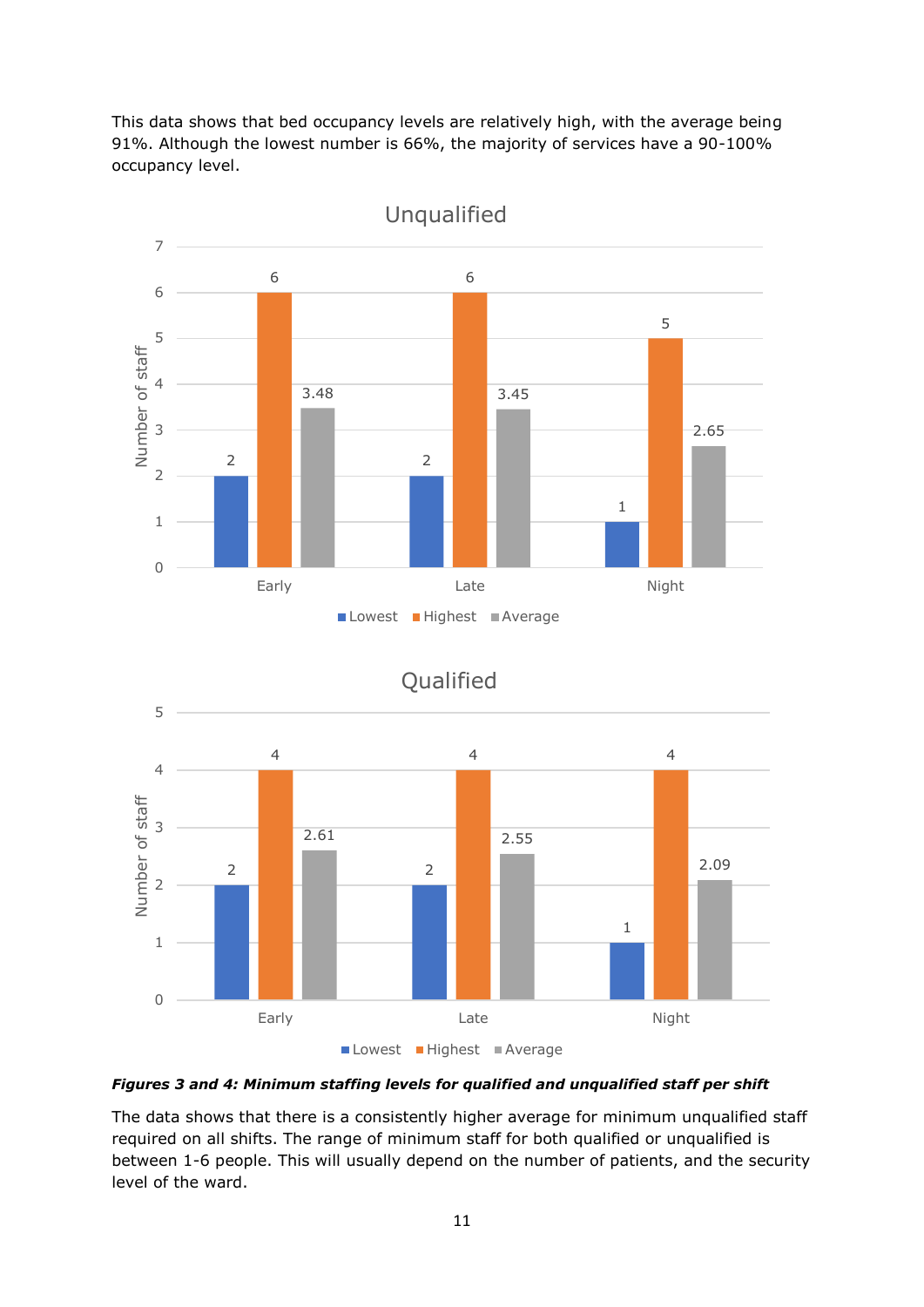

#### *Figure 5: Average length of stay by gender*

This data shows that the average length of stay appears to be higher in mixed wards. Female PICUs have a significantly lower average length of stay, however it is worth noting that there was only 1 female only PICU from our data set. There was 13 mixed wards and 13 male wards. Please note that the long-term segregation ward taken out of this graph. With this in, it brings the male average to 93.5 days.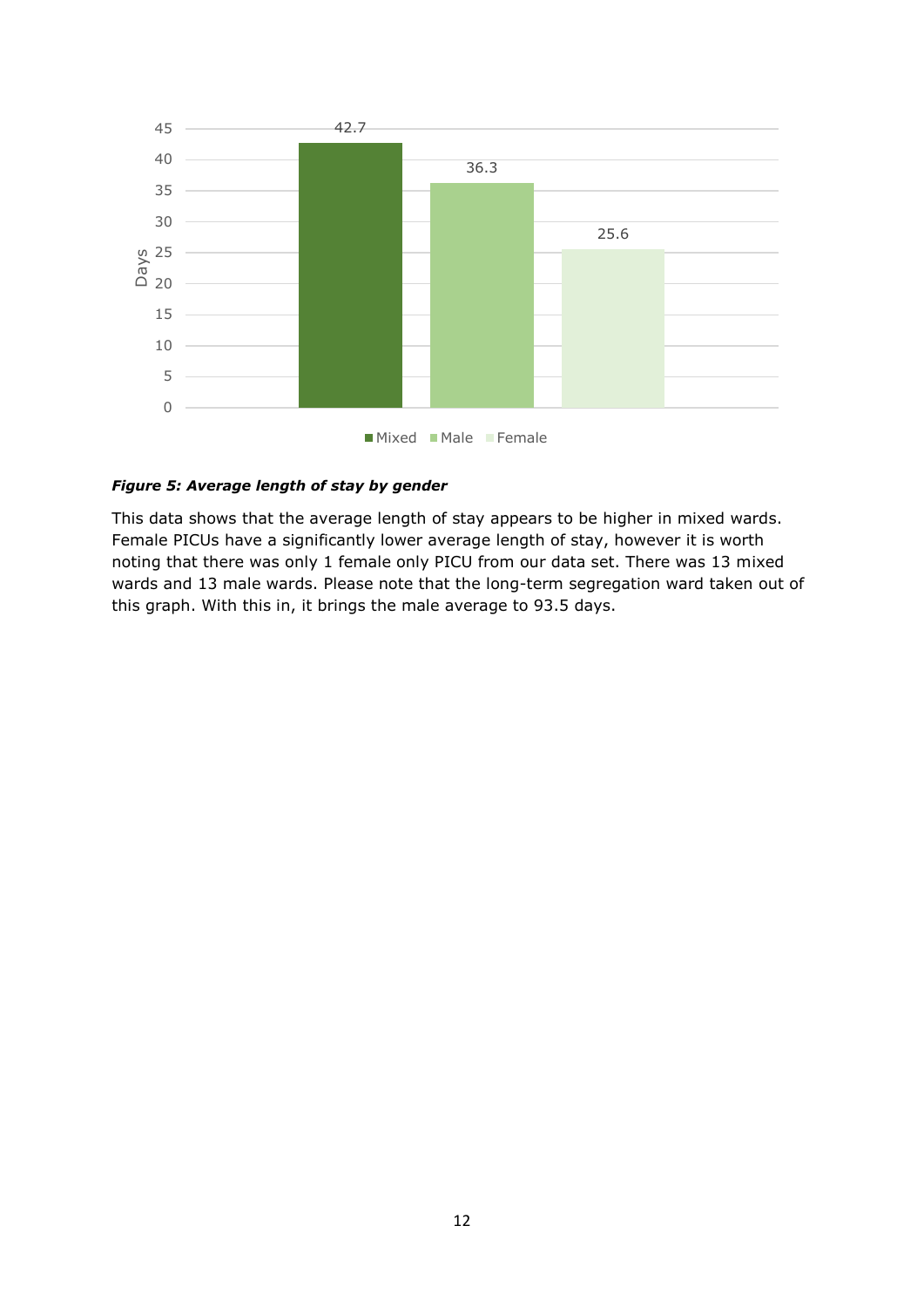### <span id="page-14-0"></span>Key Themes

Areas of good practice from the AIMS-PICU accreditation visits have been split into the following themes:

### <span id="page-14-1"></span>**Therapeutic Activity**

Patients who have engaged in a range of therapeutic activities and psychological interventions reported having a more positive experience during their time in services. Wards who have taken on a philosophy of engagement with patients and being more proactive than reactive in facilitating activities, had a higher number of positive responses. Staff members reported this empowers patients. There has been an increase in the amount of activities and therapeutic interventions noted since the standards were published in 2014, which take into account patients' specific interests and needs. Some wards have activity coordinators working late nights and on weekends to help facilitate this.

However, therapeutic activity can still be a struggle for services due to the high demands of the patient population. Standards regarding activities being facilitated in evening and at weekends were regularly scored as Not Met and brought to the accreditation committee. This could be because the time for activities was not being protected, or due to staff needing to be with patients who are on higher levels of observation. A regular area for improvement throughout many reports is also to increase the psychological input.

#### *Examples of good practice:*

- The Activity Co-ordinator works both late nights and weekends to help facilitate activities over a seven-day week.
- The philosophy of trying to engage with the patient rather than just observe them, even if just for 15 minutes. Staff feel this is a lot more worthwhile and patients appreciate this as it empowers them.
- The patients spoke warmly of staff and spoke of their overall treatment in a positive manner. Patients are offered activities throughout the day, and special interest days such as smoothie making day, which was talked of very positively by patients.

### <span id="page-14-2"></span>**Environment and Facilities**

Least restrictive environments and practice have become more common within services over the past few years. Enabling patients to freely access outdoor space, with a peaceful and safe courtyard can de-escalate situations more naturally. Ensuring patients are risk assessed rather than having blanket bans is seen now more often than not, with the introduction of mobile phones and internet access being a relatively recent development for inpatient units. Wards that are bright and spacious are beneficial. Having patients contribute to the environment as much as possible has had a positive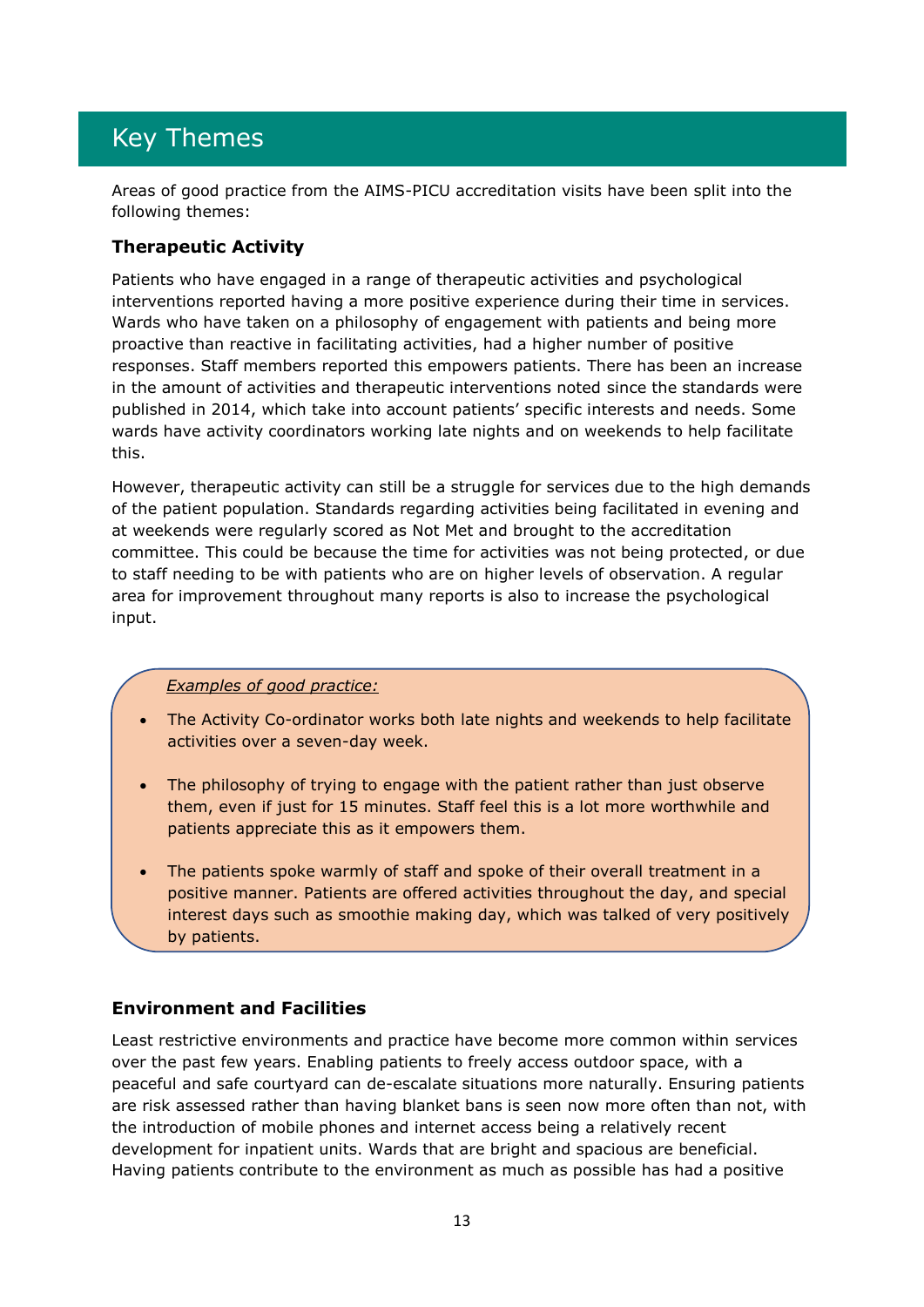effect on their experience. This could be through art work being displayed, large chalkboards on the walls, or a 'bubble board' to write suggestions for improvement.

Services can be limited in the rooms available on the ward to ensure there is a quiet room, family room, de-escalation space or staff room. Some services have struggled to ensure there are enough toilet/washing facilities for the patient population. Most services with improvements needed focused on making the ward more homely and less clinical.

- The courtyards allow good outside access without being restrictive due to the use of building walls rather than fences.
- The environment is very big and spacious. It was observed as being clean and well organised with a large courtyard available at the patient's request. It is also noted as feeling open and unrestrictive. There is a calm feel about the ward contributing to the patient's wellbeing. Patients have large, spacious rooms, with the ability to lock it themselves within the limits of safety.
- There is a 'Bubble Board' on the ward where patients put up ideas they have about ward improvement.
- A recovery board with quotes from patients provides a homely feel to the ward.

### <span id="page-15-0"></span>**Patient Experience and Information**

Patients' recovery is heavily influenced by their experience on the ward, and the information they receive. Enabling patients to have more autonomy of their care, and taking a lead in their care plans has been increasing in services. As a Network, we look at care plans and ask patients about the levels of collaboration and control they have over their interventions. Having information readily available and on display regarding codes of conduct, advocacy and PALS can increase a patient's feeling of empowerment. Effective welcome packs should be clear and easy to understand, with localised information specific to the ward/unit.

Patients who are not given on information on such things as medication, or how to feed back about the service have resulted in patients feeling as though they have no power, and their care is out of their control. There was a high level of patients who reported that the food was poor, with lack of choice and healthy options.

- Feedback is sought from the people who use the service ('Having Your Say', weekly community meetings, friends and family feedback).
- Information is well displayed on noticeboards and patients' artwork is on display. There are lovely pictures displayed around the courtyard and conservatory.
- An ex-patient attends community meetings to enhance patient involvement on the ward.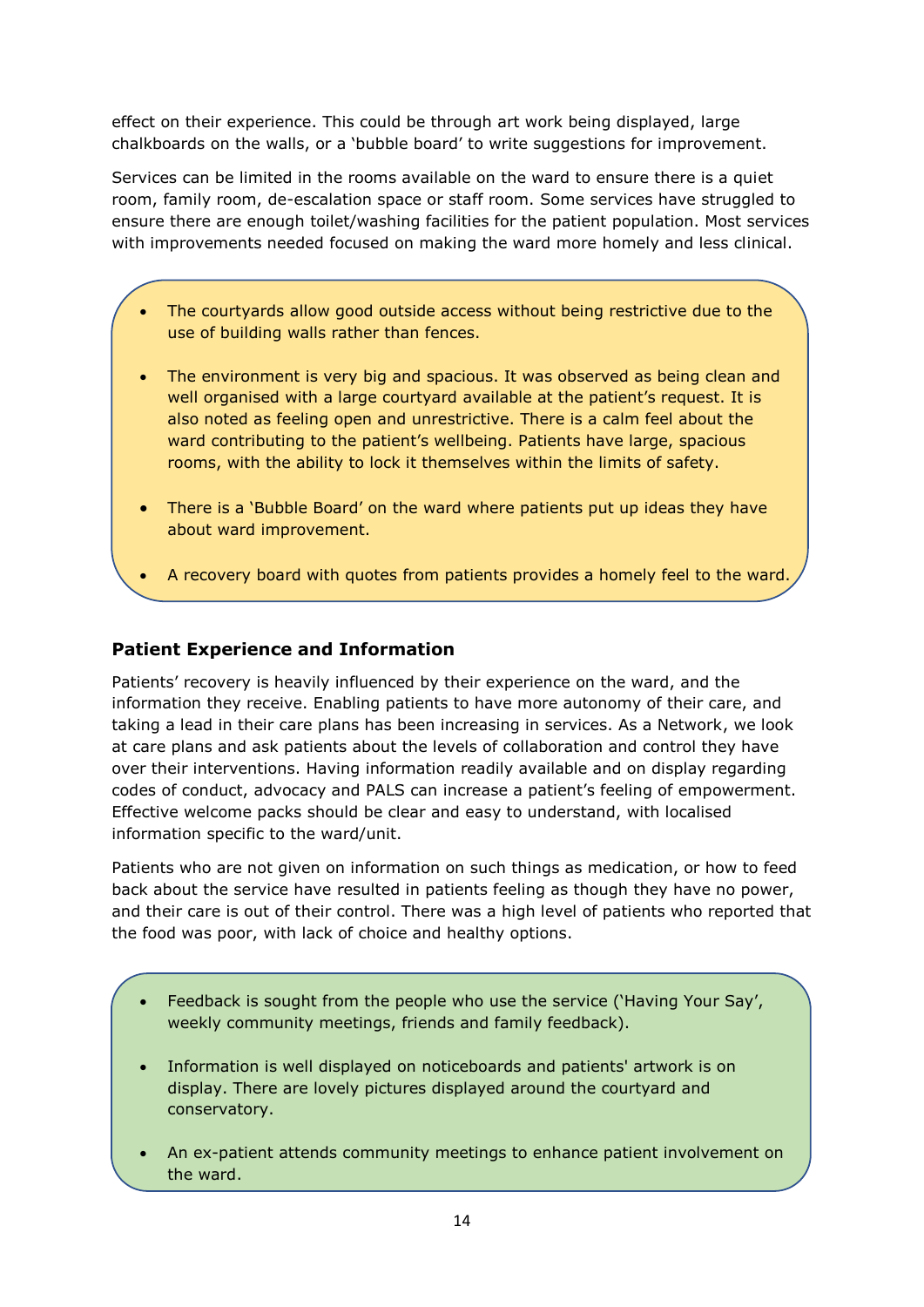• There was a good relationship observed between staff and patients, with patients responding well to staff during the conversation seen. Staff were seen to go out of their way for patients, including putting hand-made posters on the wall outside the patient's door, and accommodating their interest in healthy foods.

### <span id="page-16-0"></span>**Staff Support and Training**

Staff support and wellbeing is vital for a cohesive and effective team. PICUs are particularly difficult environments, and ensuring both clinical and line management supervision in is place, as well as reflective practice can be detrimental to a successful ward. Good leadership and effective training can ensure staff are retained and create a desirable place to work. A cohesive team can work together well and support one another. This will ultimately have a direct effect on patients' experience in the ward.

Key action points noted from services is staff not being able to take breaks. Although this has noted to be reducing, when staff are not able to take breaks on long shifts this can ultimately lead to staff burning out and becoming unwell. When there are senior management changes, or lack of support from senior staff, this has been seen to influence front line staff who can feel unsupported and worried about their job security.

- The team is well led. The ward manager has a broad knowledge of the ward and patient, and their individual needs. There is a team manager on duty during the night shifts providing good support for the team. There is an excellent supervision strategy in place, as well as support for training.
- Good leadership structure was observed. Management were reported to be visible to staff and support them in their roles. Staff members came across as passionate with the care of patients' being their main priority. Staff were all keen to learn and support each other.
- The peer-review team were very impressed with the amount of training staff have available to them and the ways in which this is recorded and monitored. Staff receive full inductions and access supervision regularly. Team days incorporate cross working and strengthen communication. Policies are consulted on and staff have access to reflective practice during team days.

### <span id="page-16-1"></span>**Carer Engagement**

Carers felt encouraged by staff support when communication with the ward was high. Drop-in sessions and carer forums enabled carers to ask questions and seek answers from the ward and gain a greater understanding of mental health, and specifically PICU settings. Where carer champions are in place, wards are better prepared for carers and will have higher engagement.

Issues such as high rates of out-of-area placements can affect the levels of interaction with carers. Services may struggle to engage, and as a result may offer carers less information; for example, information on how to access a statutory carers assessment. Issues of confidentiality are also difficult. Staff should be trained on carer awareness, including carers' rights in relation to confidentiality.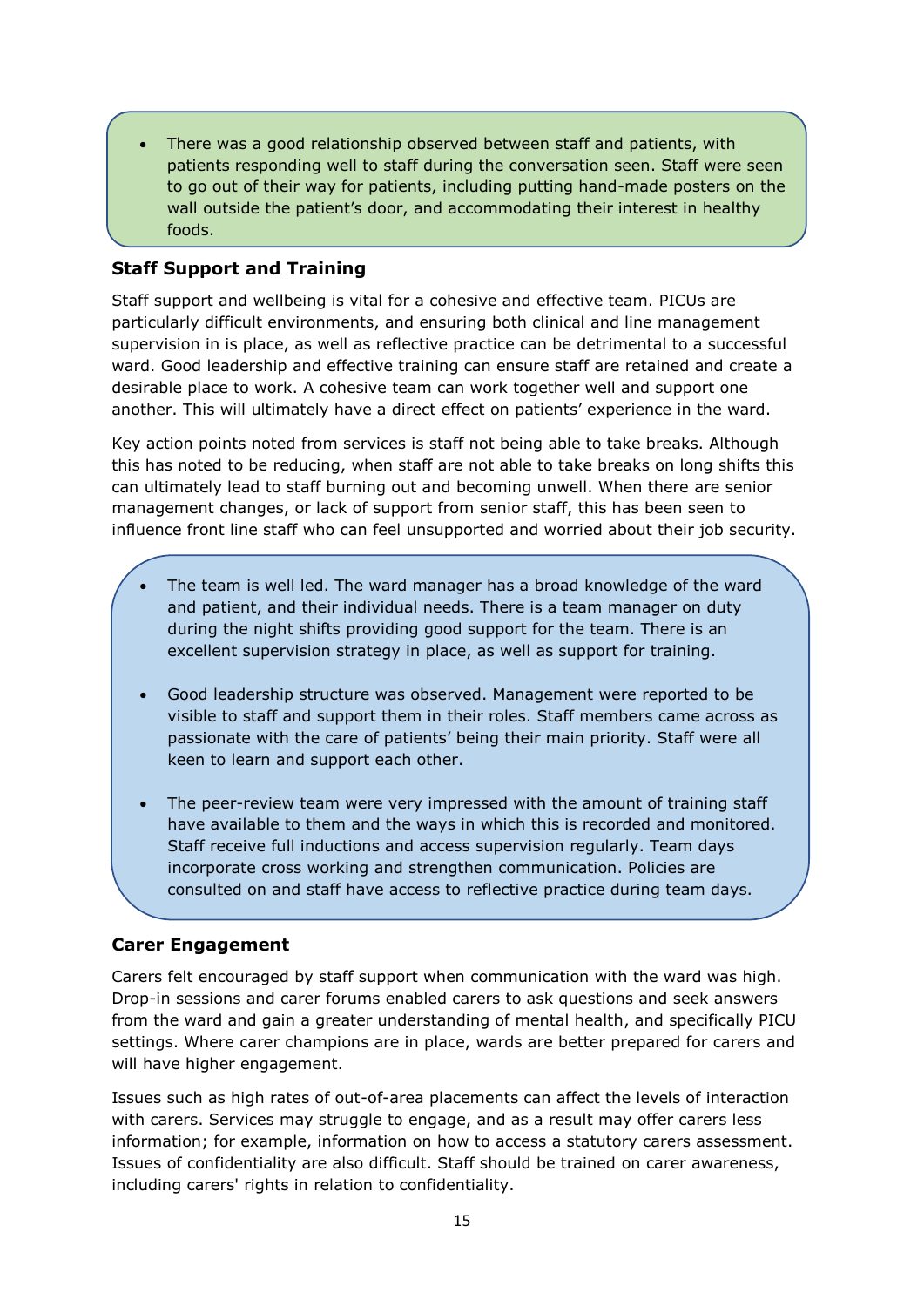- Carers spoken to reported positive experiences of the ward and of its staff, and were impressed with this service and standard of care provided to their loved ones.
- "Very pleased with everything about the ward", "Very grateful for the care my relative has had" - quotes from carers.

### <span id="page-17-0"></span>**Workforce Capacity and Capability**

Having a full multi-disciplinary team (MDT) to contribute to ward rounds enables a full approach to a patient's experience in the service. Specialist input from psychology, pharmacy and occupational therapy, as well as nursing and medical will produce a progressive strategy for patient care. In order for the team to work cohesively, meetings need to be pre-arranged and in place for good working relationships. External links with the police and drug/addiction teams will help if further expertise if needed.

Often wards can struggle with staffing, and wards will work on their minimal staffing levels required. This can have an effect on the interventions offered, and will rely on bank and agency staff, especially if there are high levels of observations on the ward.

- Examples of excellent clinical practice, such as daily "report-out" meetings, as well evidence of an energised and innovative team that is willing to trial new models of care to enhance patient care.
- Staff support each other and communicate well amongst each other and to the patients. The patient feedback was very good about staff and the service.
- The staff working there are resilient and hard working in a tough environment. They work cohesively and collaboratively together to ensure the ward runs smoothly and the patients' needs are cared for.
- Evidence of team spirit was observed. There is a good multi-disciplinary team (MDT) and healthy working relationships between staff members and the patients.
- There is access to the pharmacist available twice a week which was commended by the review team. The pharmacist also attends ward rounds to support the monitoring of medication and governance around high dose anti-psychotics.
- The team is cohesive and collaborative in their working and progressive. There is much evidence to suggest that staff put patients first and provide a range of activities and care for patients. The unit is modern, well equipped and nicely decorated, with staff and patient posters which brighten up the unit.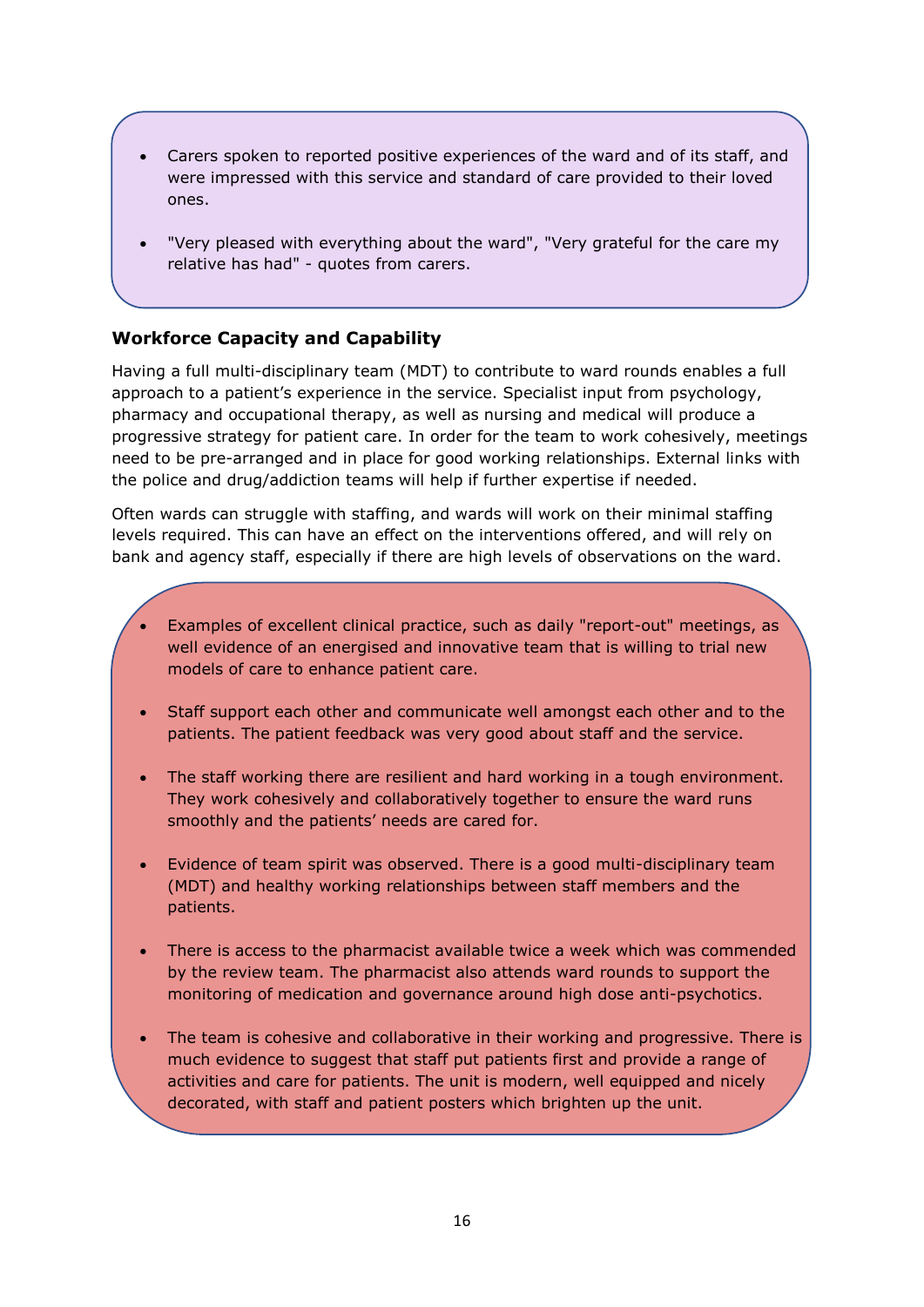### <span id="page-18-0"></span>**Findings from Accreditation Committee**

This section explores the top five unmet Type 1 standards brought to the Accreditation Committee, with suggestions on how to overcome them.

### **Standard 1: All staff are able to take regular allocated breaks away from patients during their shift.**

*Recommendation: Allocate breaks to staff members for every shift and document this on the rota.* 

*Recommendation: Ensure staff are taking these breaks through audits. Ask staff to sign after they have taken their break.*

*Recommendation: Allow staff to reclaim time if breaks were not possible.*

### **Standard 2: Patients have access to staff trained and supervised to deliver psychological interventions for at least one half-day (four hours) per week per ward/unit.**

*Recommendation: Hire new staff with the appropriate qualifications to deliver psychological interventions*

*Recommendation: Train current staff on how to deliver psychological interventions.* 

*Recommendation: Collaborate with close wards to share their psychological input, contracting interventions for four hours per week to the ward.*

#### **Standard 3: On the day of admission, or as soon as they are well enough, the patient is given a "welcome pack" that contains:**

- **a clear description of the aims of the ward/unit;**
- **the programme and modes of treatment;**
- **a clear description of what is expected and rights and responsibilities;**
- **a simple description of the ward/unit's philosophy, principles and their rationale;**
- **the ward/unit team membership, including the name of the patient's consultant psychiatrist and key worker/primary nurse;**
- **visiting arrangements;**
- **personal safety on the ward/unit;**
- **facilities and the layout of the ward/unit;**
- **programme of activities;**
- **what practical items patients need in hospital and what should be brought in;**
- **resources to meet ethnicity and gender needs.**

*Recommendation: Create a new, localised welcome pack containing the specifications mentioned.*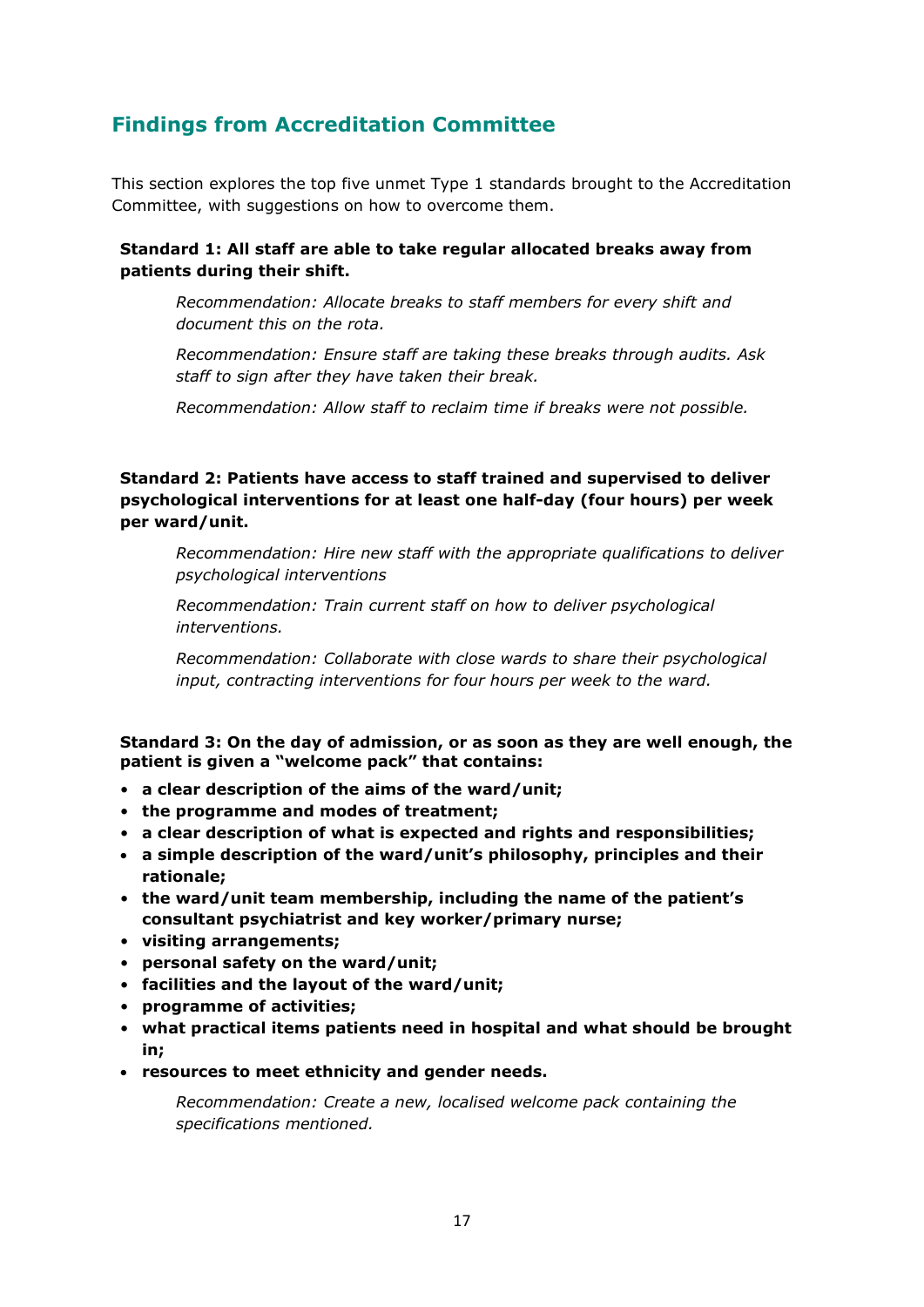*Recommendation: Involve current or recent patients in the creation of the Welcome pack.* 

*Recommendation: Ensure the information in the Welcome pack is clear and concise and avoids the use of jargon. Have it available in easy-read formats.*

#### **Standard 4: Social/recreational activities are provided at weekends/ evenings.**

*Recommendation: Gather information and ideas from current patients about their interests. Patients and staff should create an activity timetable together.*

*Recommendation: Include an activities co-ordinator and occupational therapy to create a varying and interesting timetable of activities.*

*Recommendation: Ensure there are activities available in the evening and weekends which are well documented, and use feedback from patients to adapt according to current interests.*

**Standard 5: In services where seclusion is practiced, there is a designated room fit for the purpose. The seclusion room:**

- **allows clear observation;**
- **is well insulated and ventilated;**
- **has access to toilet/washing facilities;**
- **is able to withstand attack/damage;**
- **has a two-way communication system;**
- **has a clock that patients can see.**

*Recommendation: Conduct an environmental audit of the seclusion facilities, highlighting areas specified. Identify what is needed in the seclusion facility and take this to commissioners.* 

#### *Top Tips for your Accreditation visit!*

- Encourage all staff from the ward to be involved in the process. Ask the team to help with the self-review workbook, as well as staff survey responses.
- Be prepared on the day. Have all of the evidence labelled and ready for the review team.
- Get involved with the Network; attend training, events and special interest days, and go to visit other services. This is a big benefit of the programme!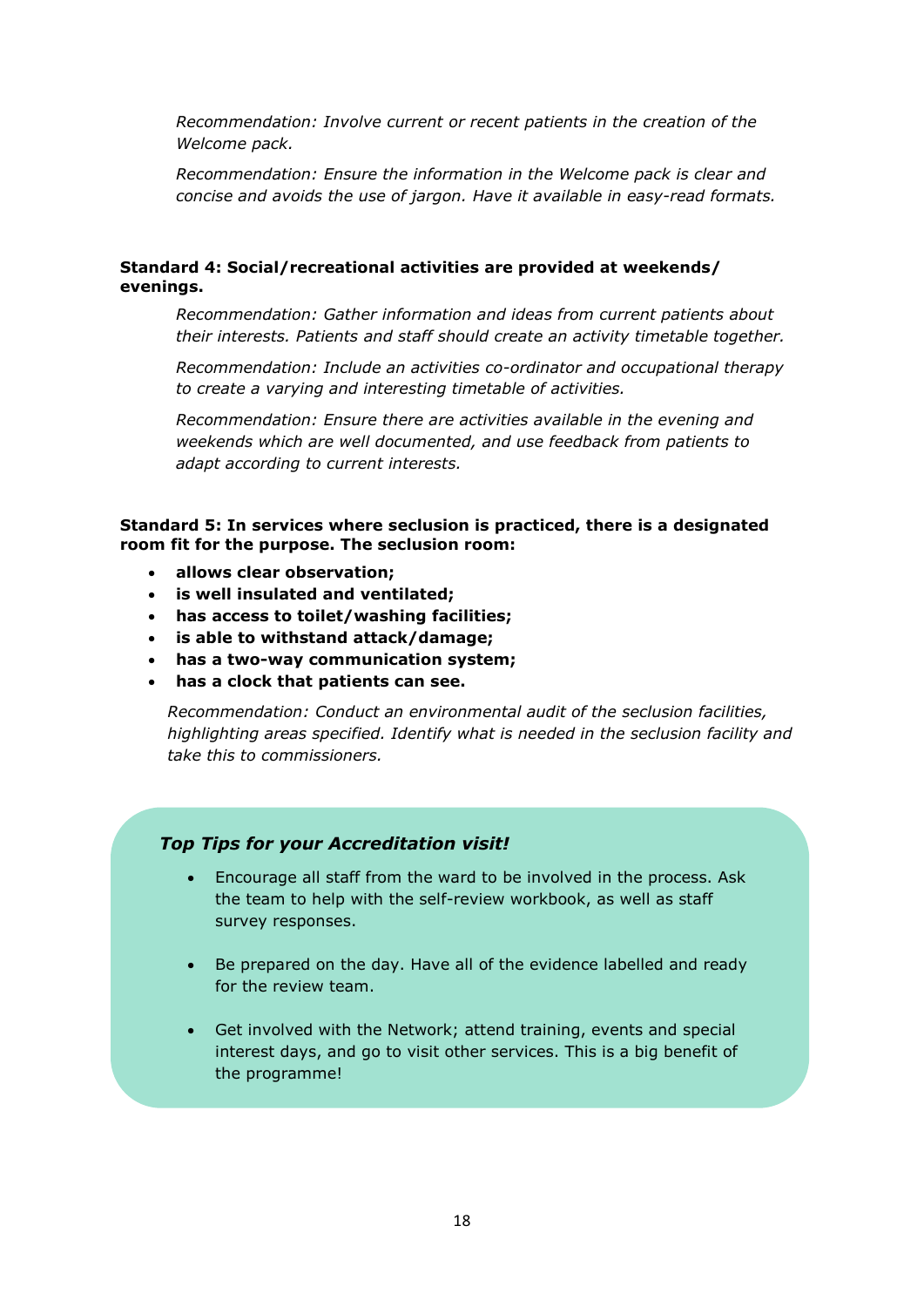### <span id="page-20-0"></span>Feedback

In this section we will look at the feedback collected within this timeframe. It will explore areas of achievement and areas for improvement for the project. It will acknowledge what the project team have been doing in response to suggestions.

There are many benefits of attending reviewer training and reviews. Some of the benefits of attending the reviews are outlined below:

- Networking and finding examples of good practice to take back to your own service.
- Peer-reviews enable staff to share and learn from best practice, facilitating quality improvement throughout the whole network.
- Reduces clinical isolation within a tough working environment.
- CPD points available for attending reviews.
- Strengthen ties with the Network and PICU colleagues and gain quality improvement knowledge.
- Build on your leadership and assertiveness skills.
- Gain a better understanding for those about to go through their own accreditation process!

### <span id="page-20-1"></span>**Reviewer training**

Feedback is collected following reviews and reviewer training, and this feedback is then collated and analysed.

Following reviewer training sessions, feedback is collected from the delegates, regarding the quality of the training:

*(Key: 5 for excellent, 1 for poor)*

| Rating | Percentage |
|--------|------------|
| 5      | 56%        |
| 4      | 38%        |
| ີ      | 1.5%       |
|        | 4.5%       |
|        | $0\%$      |

#### **Feedback from trainees:**

"I thought the training was very useful, and it was also an excellent opportunity to network with other staff working in PICU's (and therefore reassuring to hear that other PICU's face the same challenges!)"

"The trainers were very well prepared and did their best to answer all queries sufficiently and they managed to convey how useful the reviewing process is."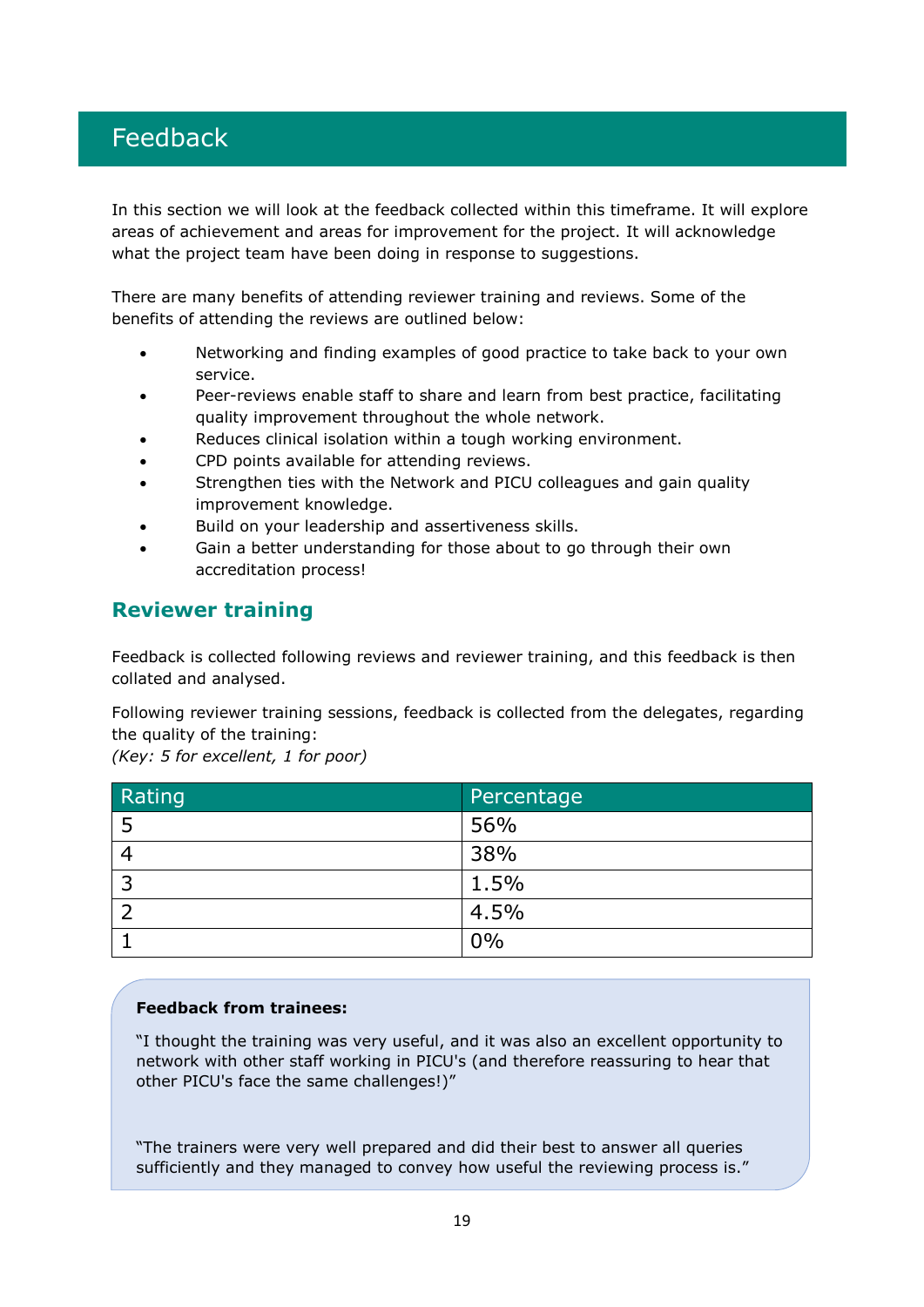### <span id="page-21-0"></span>**Review day**

Feedback from review team members:

|                                                                                   | Very<br>useful | <b>Mostly</b><br>useful | <b>Not</b><br>useful |
|-----------------------------------------------------------------------------------|----------------|-------------------------|----------------------|
| The documentation and guidance notes                                              | 89%            | $11\%$                  | $0\%$                |
| The support provided by the AIMS-PICU project<br>team                             | 94%            | $0\%$                   | 6%                   |
| How useful was it to have the opportunity to<br>meet people from another service? | 94%            | 6%                      | $0\%$                |
| How useful was it to go through the peer-review<br>process?                       | 100%           | 0                       | 0                    |

### **Do you have any comments about the preparation, guidance and support provided by the AIMS-PICU team?**

#### **Positive reflection:**

"Relaxed, organised, inclusive. Made reviewers feel welcome and acknowledged their experience."

### **Suggestions from feedback:**

"There wasn't a project worker from the Royal College they sent someone with no idea of how a review goes."

**Update: There is now a member of staff who works for QNPICU at every review.**

"A hard copy of the CQC report would have been helpful rather than an online version."

**Update: Hard copies of all documents are now sent out in a pack to the reviewers a month prior to the visit, in addition to electronic versions.**

"Sometimes it feels like you're cramming in sections of the review day, and feel that there is a lot to achieve in the time given."

**Update: In an attempt to reduce the pressure to cover the quantity of standards in a limited space of time, the Network condensed the standards from 310 to 158.**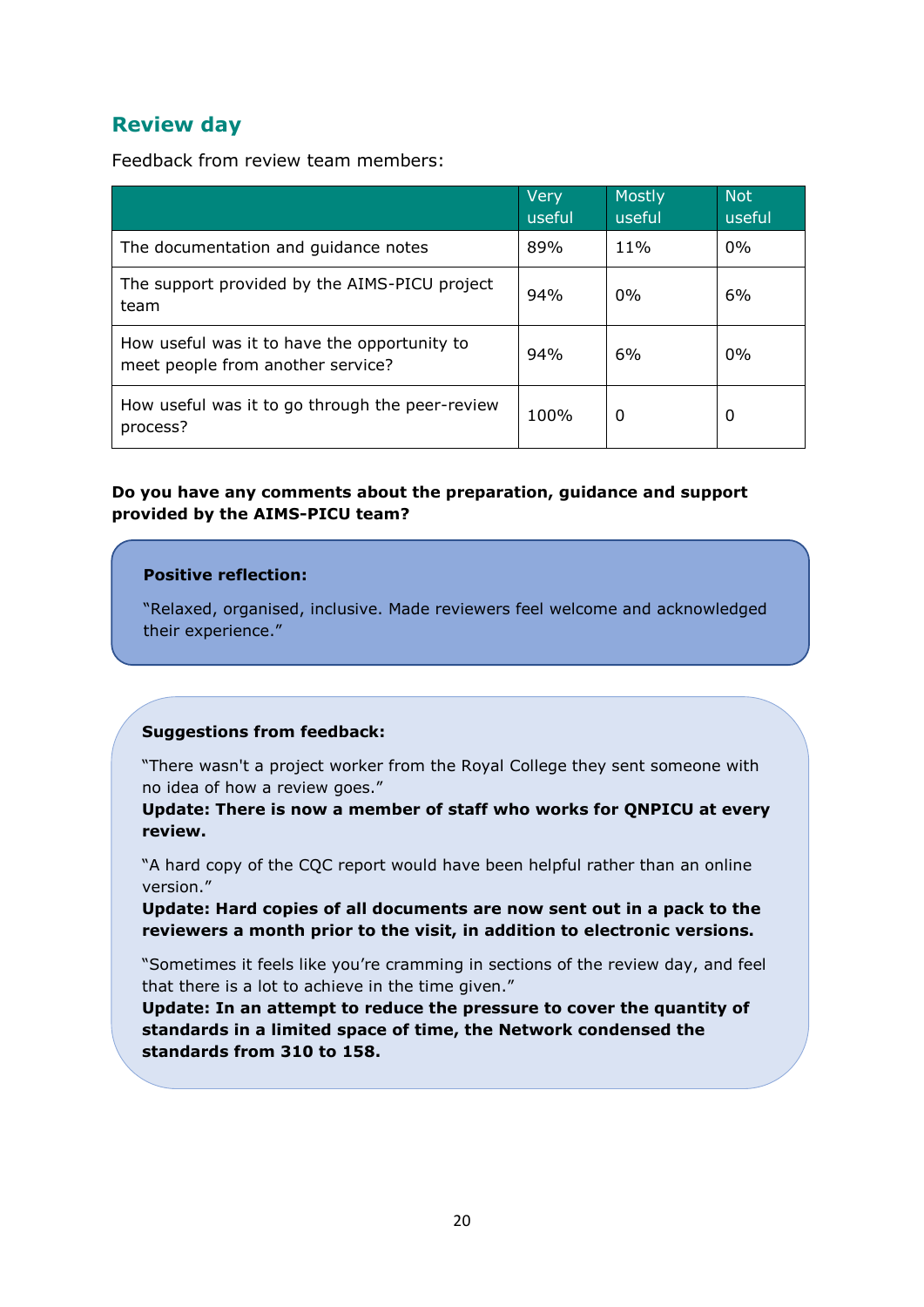Feedback from host services:

|                                                                                                                                                                                                                                     | Yes        | <b>Sometimes</b> | <b>No</b> |
|-------------------------------------------------------------------------------------------------------------------------------------------------------------------------------------------------------------------------------------|------------|------------------|-----------|
| Do you feel that you got the most opportunity to<br>discuss acute care issues with your peers from                                                                                                                                  | 100%       | 0%               | $0\%$     |
| other services/backgrounds?                                                                                                                                                                                                         |            |                  |           |
| Do you feel that you had adequate time during the<br>day?                                                                                                                                                                           | 50%        | $0\%$            | 50%       |
| Were there any elements that you could not<br>achieve during the day? E.g. key staff unable to<br>attend meetings, last minute changes to<br>timetable, problems disseminating information<br>about the review to relevant parties. | <b>22%</b> | $0\%$            | 78%       |
| Do you think you have learned anything new?                                                                                                                                                                                         | 100%       | 0%               | 0%        |
| Were all the members of the peer-review team<br>introduced at the start of the day?                                                                                                                                                 | 100%       | 0%               | 0%        |
| Was it made clear that the review day is intended<br>to be a supportive process, and designed to<br>promote the sharing of good practice?                                                                                           | 92%        | 0%               | 8%        |
| Did you feel included in discussions and the review<br>process?                                                                                                                                                                     | 92%        | 8%               | $0\%$     |

### **Positive reflection:**

"The whole team were a supportive and positive team they gave feedback as we went through the process and kept us informed of the plan they had throughout the day. We tried to be as organised as we could throughout the day and this was highlighted at the end of the day."

### **Suggestions from feedback:**

"One of the team members appeared a little rude and dismissive of feedback from staff."

**Update: Reviewers attend reviewer training in which correct protocol and professional, positive attitudes are reinforced. There is a member of the Quality Network team present on the day to facilitate the review in an appropriate manner.**

"There may already be something in place, but maybe a social media group for aims PICU members? Something like the Safewards groups on Facebook and Twitter? It would be good to share what we do with others etc."

**Update: Regarding both of the recommendations; there is an e-mail discussion group currently in place for QNPICU. Questions and discussion points are checked regularly by a member of the team and then sent out to the mailing list to generate discussion in this specific area. All members are encouraged to utilise this group and use it to share good practice.**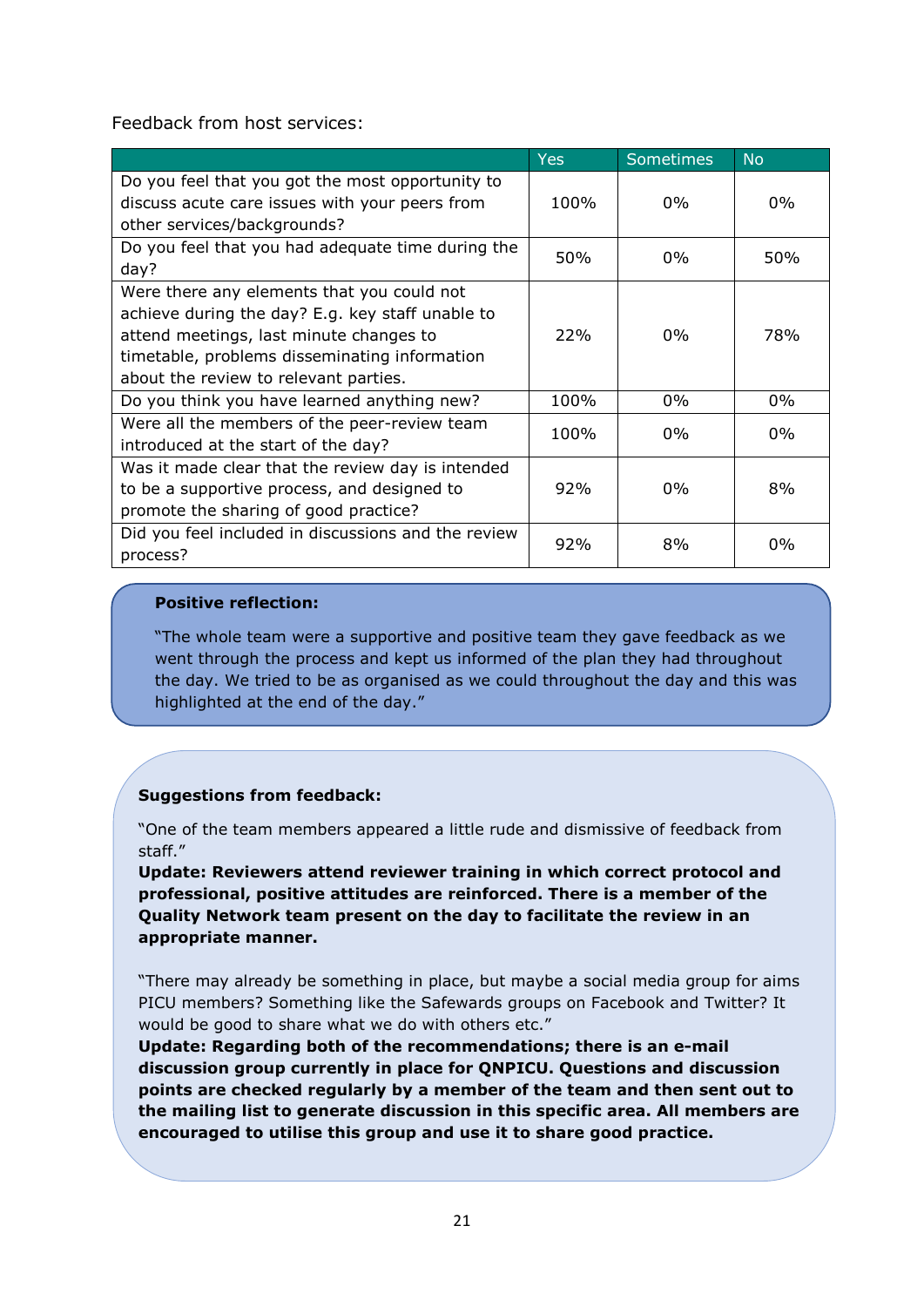### <span id="page-23-0"></span>Looking Forward

With the change from AIMS PICU to the Quality Network, QNPICU has been undergoing a number of changes over the last nine months, with adaptations being made to key areas of the programme of work. Below are the key areas of change with a description of future developments:

#### **Welcome Event**

In January 2018 QNPICU held its first event. Almost 90 people attended, including current members and new teams. It was amazing to have everyone together sharing ideas and good practice. The event was focused on the Quality Network, and what services would like from the project. We also had presentations on reducing restrictive practice and personal accounts from experts by experience. If you would like to see the presentations from the day, please visit:

[https://www.rcpsych.ac.uk/workinpsychiatr](https://www.rcpsych.ac.uk/workinpsychiatry/qualityimprovement/qualitynetworks/psychiatricintensivecare/latestevents/pastevents.aspx) [y/qualityimprovement/qualitynetworks/psyc](https://www.rcpsych.ac.uk/workinpsychiatry/qualityimprovement/qualitynetworks/psychiatricintensivecare/latestevents/pastevents.aspx) [hiatricintensivecare/latestevents/pastevents](https://www.rcpsych.ac.uk/workinpsychiatry/qualityimprovement/qualitynetworks/psychiatricintensivecare/latestevents/pastevents.aspx) [.aspx](https://www.rcpsych.ac.uk/workinpsychiatry/qualityimprovement/qualitynetworks/psychiatricintensivecare/latestevents/pastevents.aspx)

#### **Annual Forum**

On Friday 12 October 2018, QNPICU will host its first Annual Forum at the Royal College of Psychiatrists. This will be an interactive event packed with presentations and workshops. It is an opportunity for professionals from all disciplines to meet and discuss key service development issues relevant to PICU services in greater detail and share ideas about the future. It is a great opportunity for professionals from all disciplines working in PICUs, stakeholders, patients and carers to come together and discuss key service development issues and quality improvement practices.

## Events Standards

#### **First Edition**

In October 2017, QNPICU published the fourth edition of standards for psychiatric intensive care units. The standards consultation process included experts from various services, and patient and carer representatives. These standards act as a framework by which to assess the quality of care and includes guidance for our high secure services, ensuring it is applicable to all PICU services. The standards were reduced from 310, to a much more manageable 158, ensuring that process is much more focused and meaningful to member services. If you would like a copy of the standards, please visit:

[https://www.rcpsych.ac.uk/workinpsychiatry/](https://www.rcpsych.ac.uk/workinpsychiatry/qualityimprovement/qualitynetworks/psychiatricintensivecare/publications.aspx) [qualityimprovement/qualitynetworks/psychiat](https://www.rcpsych.ac.uk/workinpsychiatry/qualityimprovement/qualitynetworks/psychiatricintensivecare/publications.aspx) [ricintensivecare/publications.aspx](https://www.rcpsych.ac.uk/workinpsychiatry/qualityimprovement/qualitynetworks/psychiatricintensivecare/publications.aspx)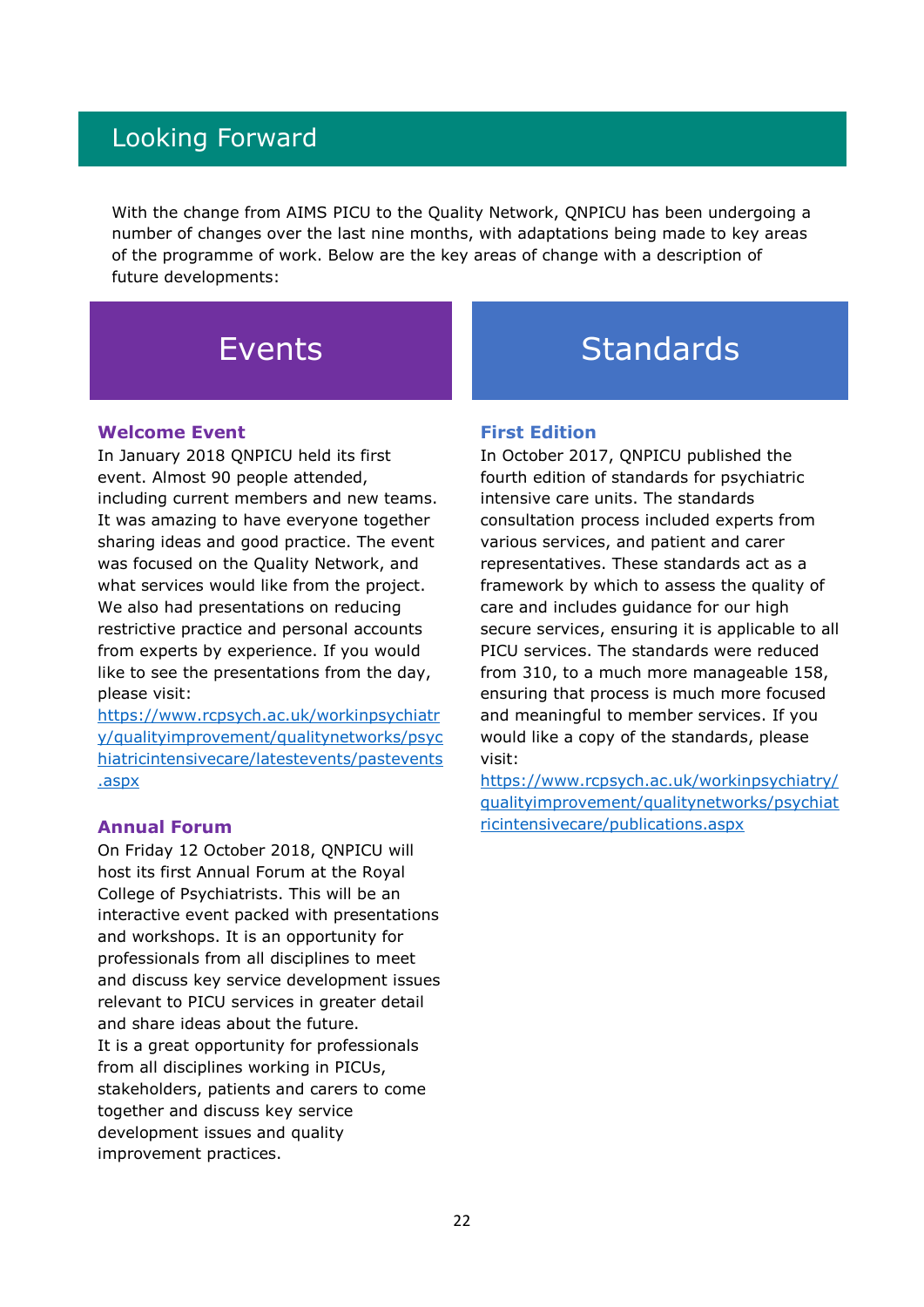# **Membership** Options Governance

### **Peer-review only option**

We are in the process of developing a peer-review developmental option to our programme. This will entail a supportive annual peer-review visit and localised report. This membership option is targeted to services who are not currently at a level for accreditation, but who wish to engage with the network and be supported to improve the quality of their practices.

We will be encouraging services to start with a peer-review option, and with experience and time, move onto the accreditation programme. We hope this will enable our quality improvement programme to reach as many services as possible.

We will pilot the peer-review option in 2019, starting with expressions of interest gathered initially at the Annual Forum and through other communications onwards. If you are interested in the peer-review options, please email [PICU@rcpsych.ac.uk](mailto:PICU@rcpsych.ac.uk)

### **Advisory Group/Accreditation Committee**

QNPICU established an Advisory Group and Accreditation Committee in January 2018. Below is a list of our current members:

- Abu Shafi, Core Trainee
- Amanda Wild, Consultant Clinical Psychologist (Chair)
- Claire Antley, Unit Manager
- Faith Ndebele, Consultant Psychiatrist
- Hattie Moyes, Research Manager
- James Donegan, Ward Manager
- Mark Haslam, Patient Reviewer
- Michelle Dixon, RMN Ward Manager
- Neeraj Berry, Consultant Psychiatrist & Associate Medical Director
- Stephanie Platt, Occupational Therapist
- Stephen Guy, Lead Mental Health Pharmacist
- Sue Denison, Patient Reviewer (Co-chair)
- Tom Tunnicliffe, Advanced Nurse Practitioner and Approved Clinician
- Tracy Lang, Carer Representative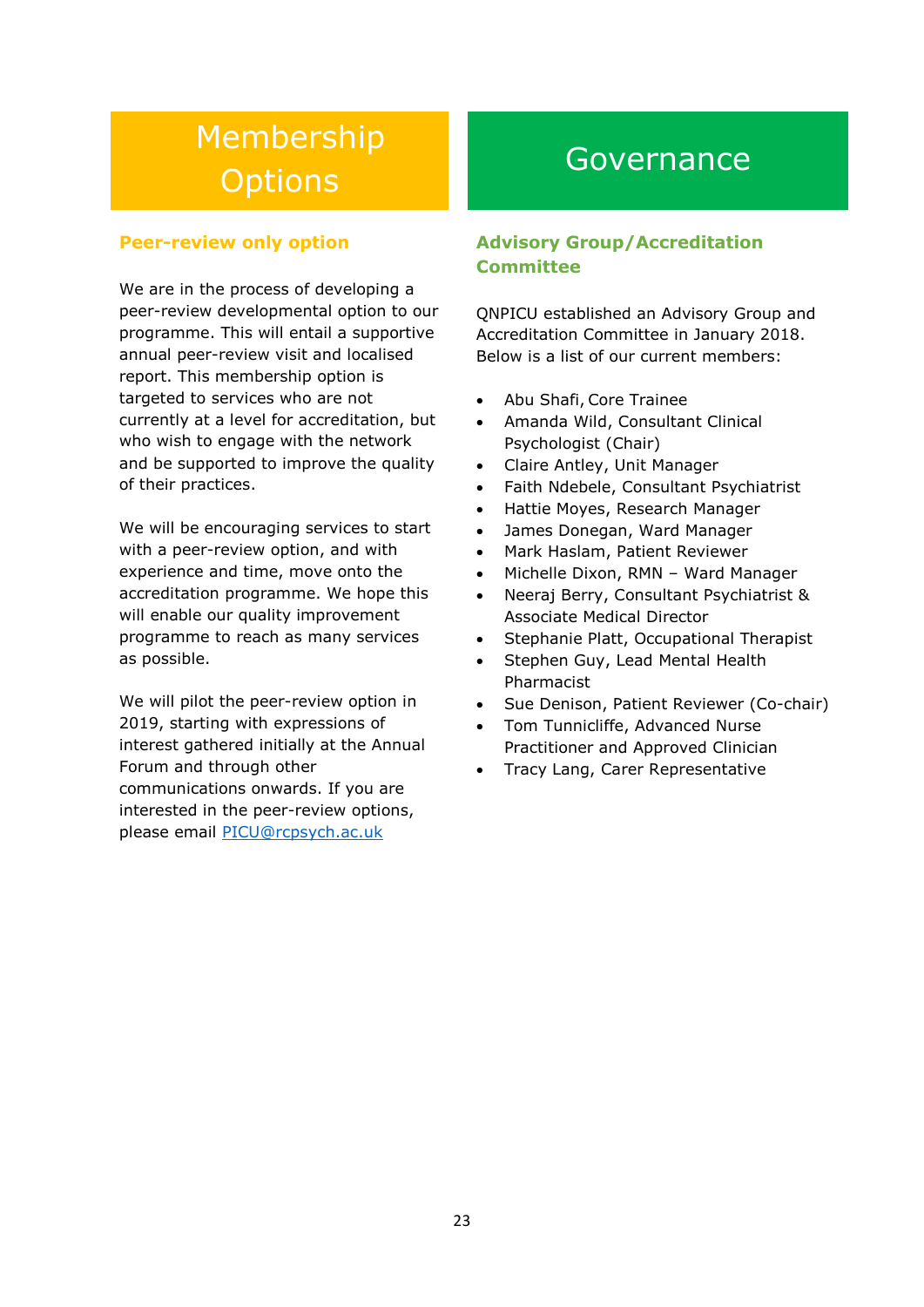### <span id="page-25-0"></span>Project contact details and information

### **Project team**

Megan Georgiou, Programme Manager for QNPICU, QNFMHS and QNPMHS. [Megan.Georgiou@rcpsych.ac.uk,](mailto:Megan.Georgiou@rcpsych.ac.uk) 0203 701 2701

Kate Townsend, Deputy Programme Manager for QNPMHS and QNPICU. [Kate.Townsend@rcpsych.ac.uk,](mailto:Kate.Townsend@rcpsych.ac.uk) 0203 701 2678

### **Address**

Quality Network for Psychiatric Intensive Care Units Royal College of Psychiatrists 2nd Floor 21 Prescot Street London E1 8BB

### **Website**

[www.rcpsych.ac.uk/PICU](http://www.rcpsych.ac.uk/PICU)

### **Email Discussion Group**

[PICU@rcpsych.ac.uk](mailto:PICU@rcpsych.ac.uk)